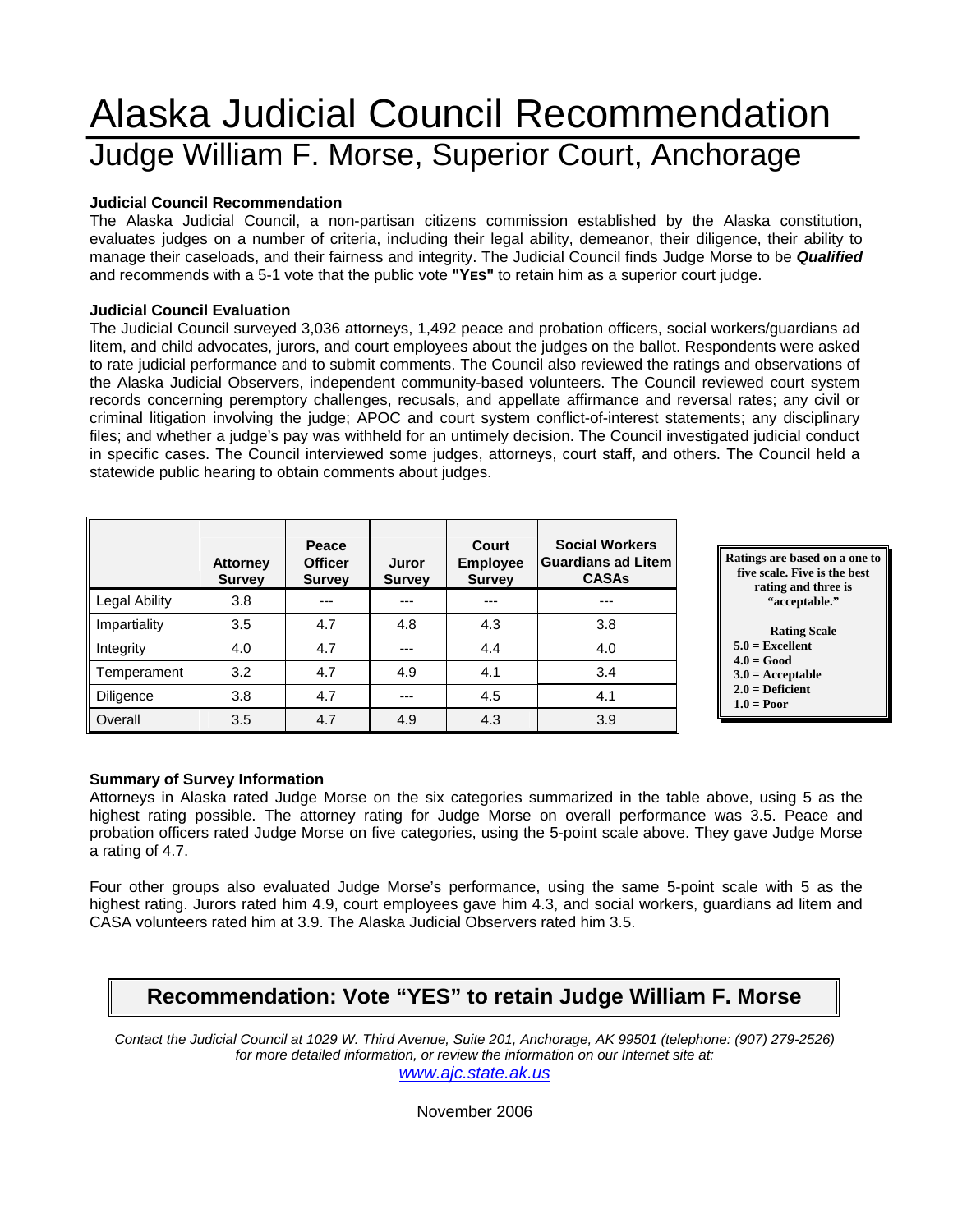**RECEIVED** 

JAN 3 2006

ALASKA<br>JUDICIAL COUNCIL



a)

alaska judicial council

1029 W. Third Avenue, Suite 201, Anchorage, Alaska 99501-1969<br>http://www.ajc.state.ak.us

EXECUTIVE DIRECTOR<br>Larry Cohn

NON-ATTORNEY MEMBERS<br>Eleanor Andrews<br>Eleanor Andrews<br>Christena Williams

(907) 279-2526 FAX (907) 276-5046<br>E-mail: postmaster@ajc.state ak us

Alaska Judicial Council Questionnaire

ATTORNEY MEMBERS Douglas Baily<br>Robert B Groseclose<br>Susan Orlansky

CHAIR EX OFFICIO<br>Alexander O Bryner<br>Chief Justice<br>Supreme Court

#### **Trial Judge** 2006 Candidates for Judicial Retention

#### November 21, 2005

William F. Morse Anchorage Superior Court Name Court

b)

1. Describe your workload during your present term.

> 94 % Civil Cases  $\frac{1}{1}$ % Criminal Cases 5 % Court Administrative  $100\%$  Total

 $80$  # of trials/year  $\overline{10}$  # Administrative Appeals

Please describe your participation on court/bar committees or other administrative activities  $2.$ during your current term of office.

I am a member of the Appellate Rules Committee and several other subcommittees. We review proposed changes to the Appellate Rules. I am on a committee that reviews issues concerning therapeutic courts. I am a training judge responsible for evaluating magistrates annually and providing periodic CLE to magistrates. I helped prepare a presentation to the annual judicial conference. I have recently been assigned as one of two judges responsible for all DUI/drug therapeutic courts.

Page 1 of 8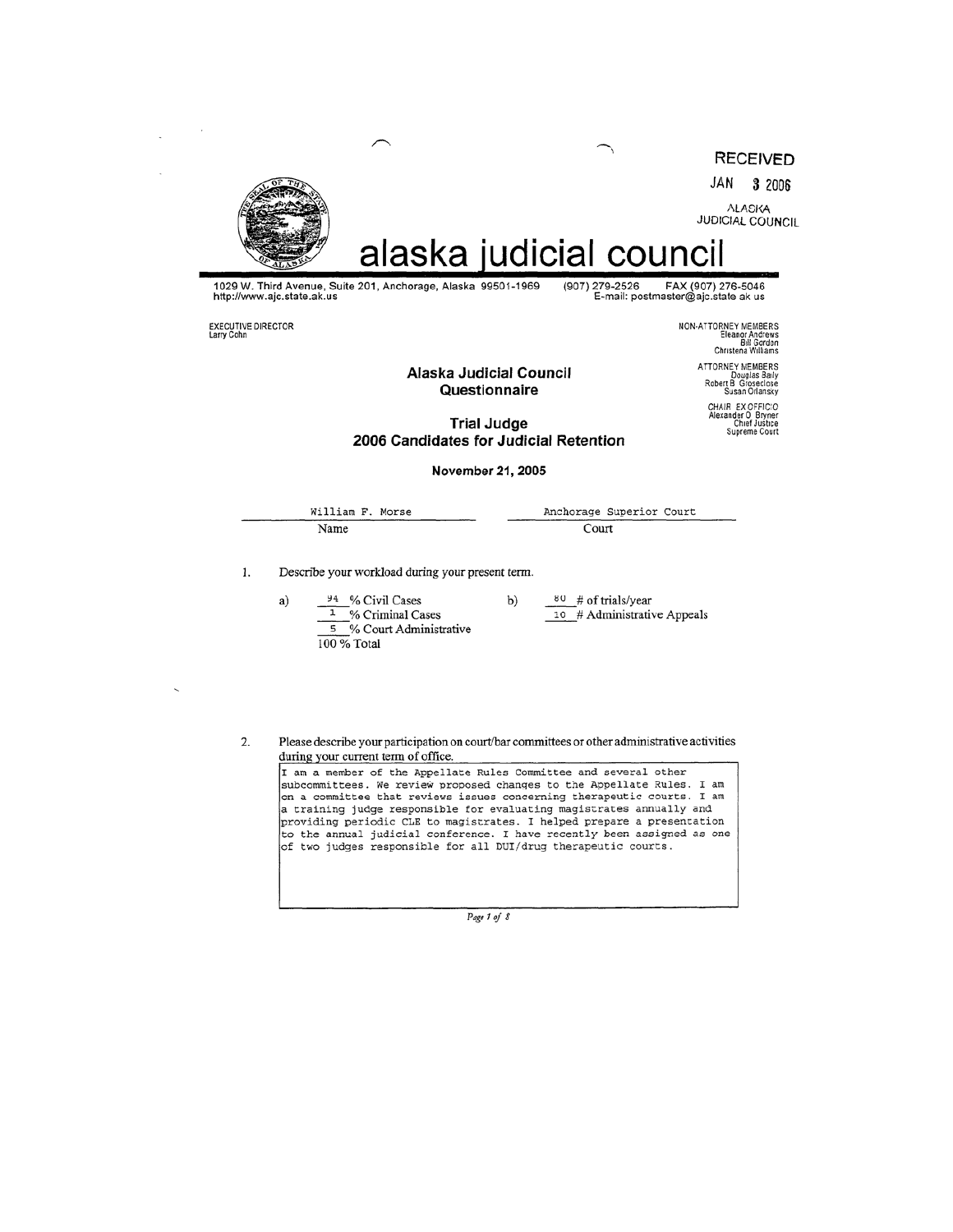Alaska Judicial Council Trial Judge Questionnaire 2006 Retention

 $\overline{\mathbf{3}}$ Please assess, in one or two paragraphs, your judicial performance during your present term. Appropriate areas of comment could include: satisfaction with your judicial role, specific contributions to the judiciary or the field of law, increases in legal knowledge and judicial skills, or other measures of judicial abilities that you believe to be important.

I would assess my judicial performance by dividing it into two basic<br>periods. The first would be the first six months on the bench. It was marked by the exposure to the many types of hearings and written requests that a judge must handle. I tried to understand the various decision that I had to make so that I could identify the different information and considerations that each required. I tried to gather input from the litigants and counsel about the nature of the dispute and what I might do to have a sufficient understanding in order to make the decision. The second period would be the remainder of my term. Its hallmark was the slow attempt to define and realize the type of judge I wanted to be now that I had some direct experience with the types of decisions and procedures involved.

I believe that I have done a good job of learning what each type of decision requires of the parties, counsel and myself. I have very much enjoyed the exposure to new areas of the law and the nuances of familiar areas of the law that new and complex facts presented by each case demands.

It has also been very challenging to try to learn how to behave as a judge. It is difficult to learn what to demand of parties and counsel and how to act to have them respond to those demands. It is also difficult to learn what to expect and demand of yourself as a new judge. It is not possible or appropriate to devote as much time to each decision as one might prefer. I have worked hard to determine how much time each decision requires in light of its complexity and importance and in relation to all of the other decisions that are pending.

It has been challenging and rewarding to construct a regime of self-criticism. Few others can offer constructive criticism of your performance so it is vital that a judge develop an ability to be honest and thorough in reviewing decision making to identify errors and poor tendencies so that they are not repeated or can be avoided.

I have been most surprised at the intensity of the continual self-conversation that judging requires. It is a constant struggle as I work through a decision and try to keep my self open to the strengths and weakness of an argument or my reasoning. Even after coming to a conclusion there is much internal review of the result. I have been surprised at but comfortable with the evolution of my internal model of what a good judge does and the ongoing self-evaluation of my performance and comparison of it to the model.

I have found being a judge to be both more demanding and enjoyable that I expected.

Page 2 of 8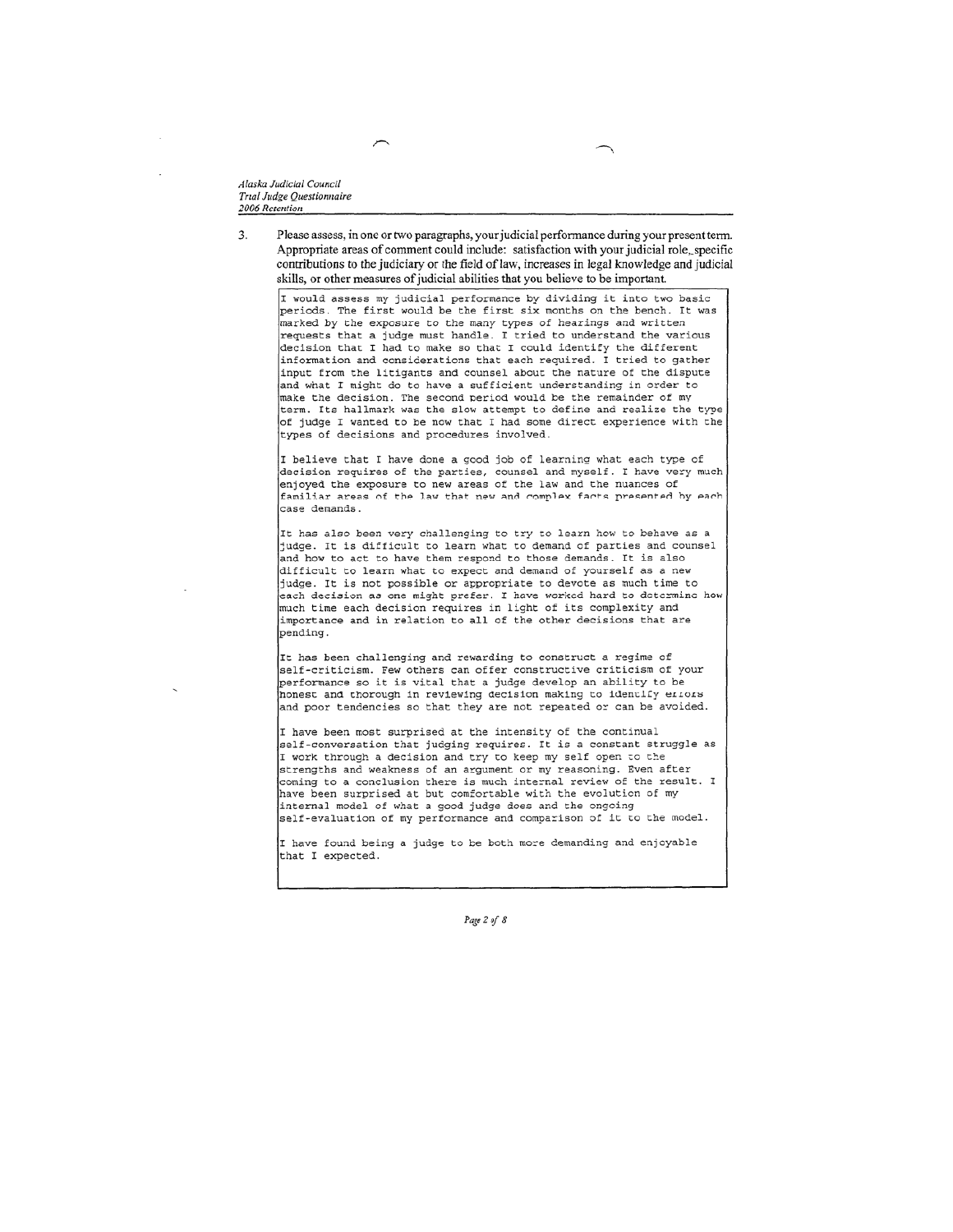$\overline{a}$ 

| 4. | During your most recent term as a judge, have you: |  |  |
|----|----------------------------------------------------|--|--|
|    |                                                    |  |  |

- had a tax lien filed or other collection procedure instituted against you by federal, a) state, or local authorities?  $\Box$  Yes  $\nabla$ No
- been involved in a nonjudicial capacity in any legal proceeding whether as a party b) or otherwise?  $\quad \Box$  Yes  $\not\blacksquare$  No
- $\rlap{/}p\!fNo$ engaged in the practice of law (other than as a judge)?  $\hfill \square$  Yes c)
- $\hfill \square$  Yes d) held office in any political party?  $\not \blacksquare$  No
- held any other local state or federal office?  $\Box$  Yes  $\boldsymbol{\not\negmedspace\negthinspace\negthinspace\boldsymbol{\vartriangledown}}$  No  $e)$
- 5. If your answer to any of the questions above is "yes," please give full details, including dates, facts, case numbers and outcomes.

6.

Please provide any other information which you believe would assist the Council in conducting its evaluations and in preparing its recommendations for the 2006 retention elections.

Page 3 of 8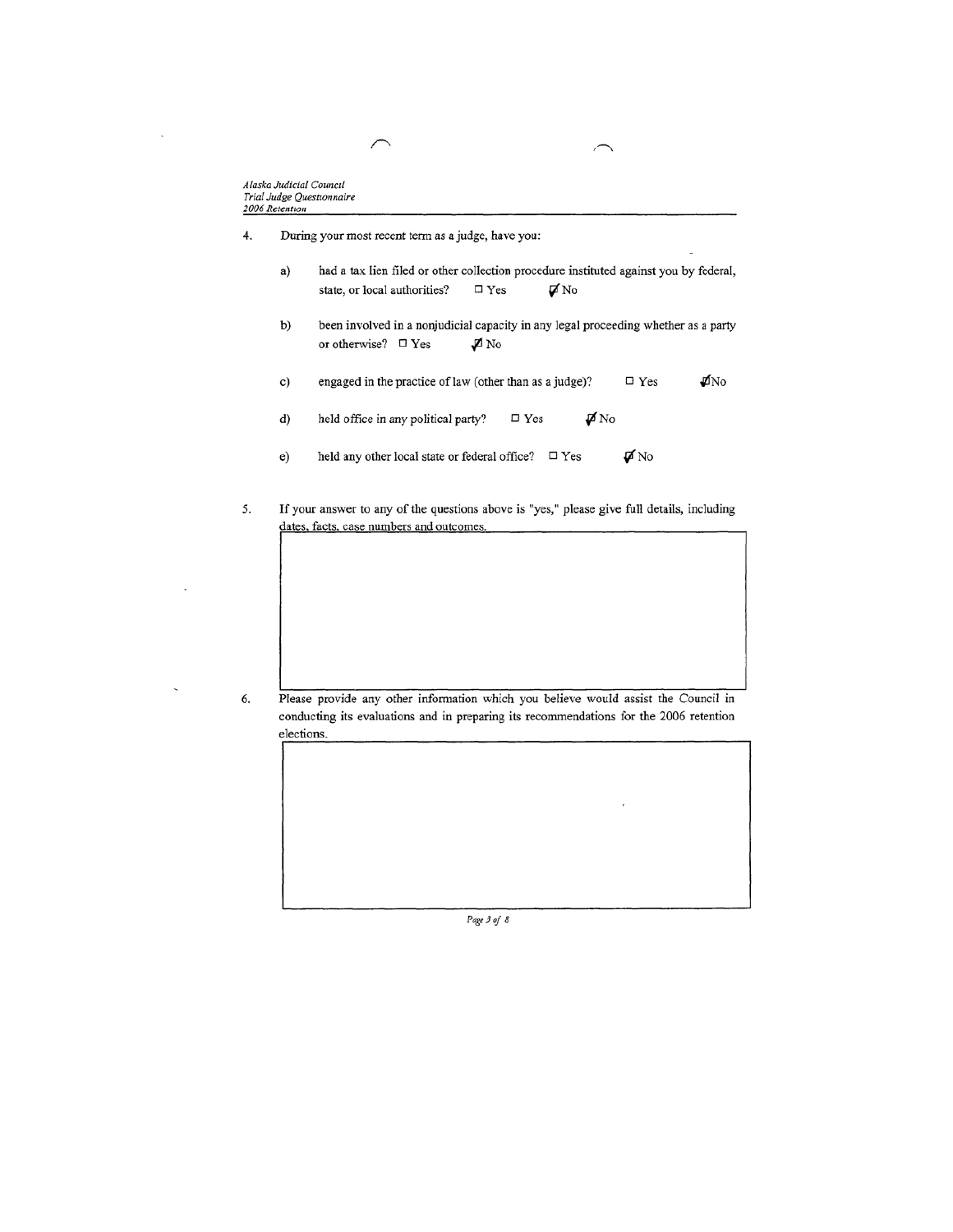Alaska Judicial Council Trial Judge Questionnaire 2006 Retention

Please list the names and case numbers of the three most recent jury cases tried before you, 7. identify the attorneys involved, and show their current addresses. (Attach additional pages if necessary )

#### Case Number 1 Case Name: Waukesha AK Corporation Case Number:  $3AN-03-10242$  CI v. Atlas Copco Compressors, Inc. **Attorneys Involved:** Name: James Seedorf Name. Michael Brain Address: 1407 W. 31st Ave. Address: 3900 C Street, Ste. 1001 City, State, Zip Anchorage, AK 99503 City, State, Zip Anchorage, AK 99503 Name Thomas P. Owens Name: Jason Bergevin Address 810 N Street Address: 1407 W. 31st Ave. City, State, Zip Anchorage, AX 99501 City. State, Zip: Anchorage, AK 99503 **Case Number 2** V. ConocoPhillips Alaska, Inc., Case Number: 3AN-03-10682 CI Case Name: Granville Couey Name Michael Stehle Name: Douglas Parker Address 737 W. 5th Ave., Ste. 206 Address 420 L Street, Ste 400 City, State Zip Anchorage, AK 99501 City, State, Zip: Anchorage, AK 99501 Name: Name. Address: Address: City, State, Zip: City, State, Zip **Case Number 3** Case Name: Michael & Tracy Jamison Case Number: 3PA-02-432 CI v. Roger Swingle, M.D. **Attorneys Involved:** Name: James Wendt Name: Matthew Peterson Address 425 G Street, Ste. 610 Address 711 H Street, Ste. 620 City, State, Zip: Anchorage, AK 99501 City, State, Zip Anchorage, AK 99501 Name: Name  $\overline{\phantom{a}}$ Address<sup>.</sup> Address City, State, Zip City, State, Zip

Page 4 of 8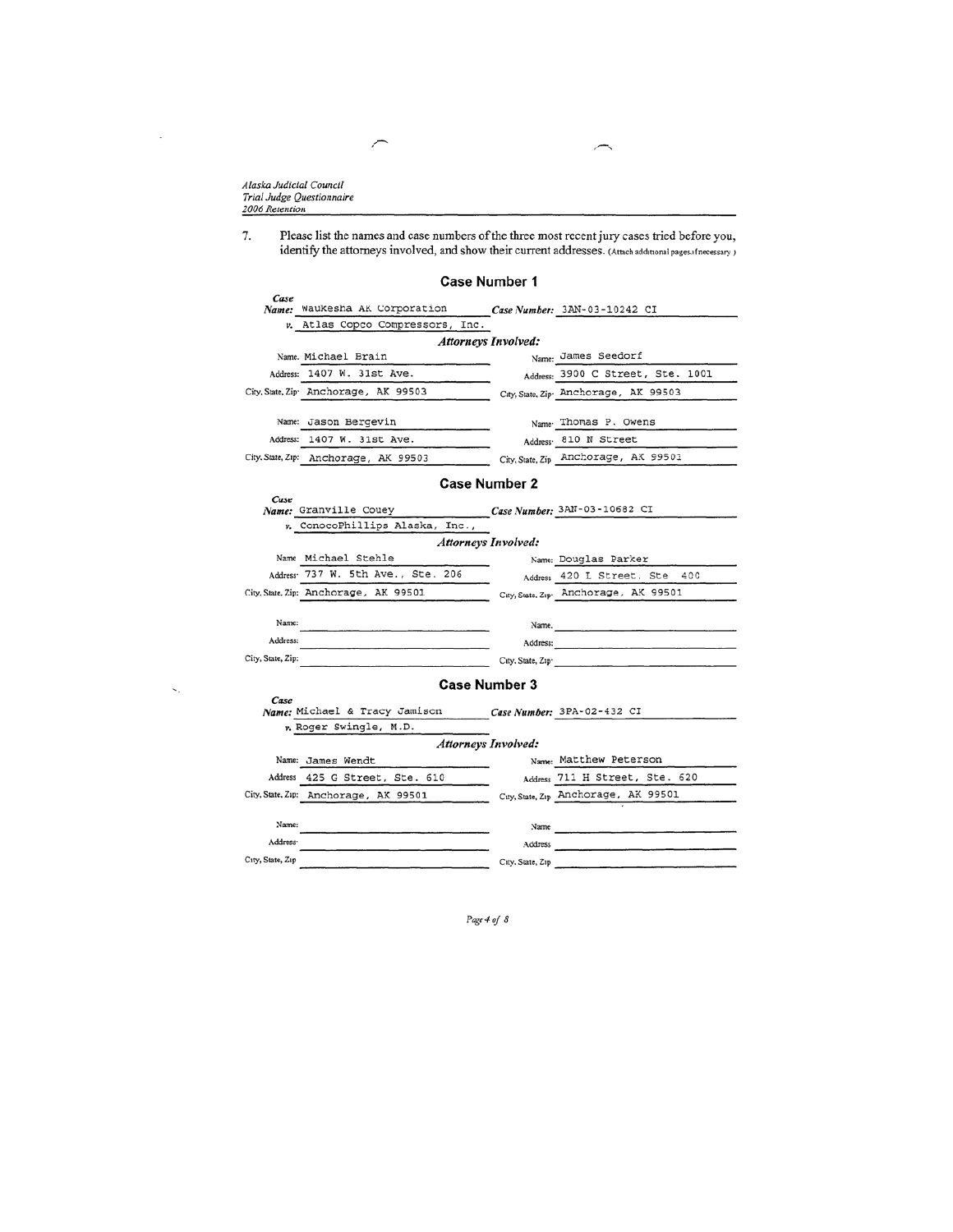Alaska Judicial Council Trial Judge Questionnaire 2006 Retention

 $\overline{a}$ 

8. Please list the names and case numbers of the three most recent non-jury cases tried before you, identify the attorneys involved, and show their current addresses. (Attach additional pages if necessary.)

#### Case Number 1  $\it Case$ Case Number:  $3AN-96-07547$  CI Name: James Crane v. Logan Crane Attorneys Involved: Name: Robert Frenz<br>Address 733 W. 4th Ave., Ste. 400 Name Jennifer Wagner Address. 421 W. 1st Ave., Ste. 250 City, State, Zip: Anchorage, AK 99501 City, State, Zip Anchorage, AK 99501 Name: Vanessa White Name Address: 211 H Street Address City, State, Zip Anchorage, AK 99501 City, State, Zip: Case Number 2 Case Name: ITMO: G.K. Case Number: 3AN-05-1154PR ν. **Attorneys Involved:**

| Name: LESTER Syren                   | Name David Shoup                     |  |  |  |  |  |  |  |
|--------------------------------------|--------------------------------------|--|--|--|--|--|--|--|
| Address: BOX 112141                  | Address 508 W. 2nd Ave.              |  |  |  |  |  |  |  |
| City, State, Zip Anchorage, AK 99511 | City, State, Zip Anchorage, AK 99501 |  |  |  |  |  |  |  |
| Name: Erik Leroy                     | Name Gregory Oczkus                  |  |  |  |  |  |  |  |
|                                      |                                      |  |  |  |  |  |  |  |
| Address. 500 L Street, Ste. 302      | Address 430 W. 7th Ave., Ste. 202    |  |  |  |  |  |  |  |

#### Case Number 3

| case<br>Name: | ITMO: B.D.                            |                      | Case Number: 3AN-99-561 CP             |
|---------------|---------------------------------------|----------------------|----------------------------------------|
| ν.            |                                       |                      |                                        |
|               | <b>Attorneys Involved:</b>            |                      |                                        |
|               | Name Caitlyn Shortell                 |                      | Name Sara Acharya                      |
|               | Address: 1031 W. 4th Avenue           |                      | Address: 1107 W. 7th Ave.              |
|               | City, State, Zip Anchorage, AK 99501  |                      | City, State, Zip: Anchorage, 'AK 99501 |
|               |                                       |                      |                                        |
|               | Name. James Hopper                    | Name.                |                                        |
|               | Address: 750 W 2nd Ave., Ste 104      | Address <sup>.</sup> |                                        |
|               | City, State, Zip: Anchorage, AK 99501 | City, State, Zip     |                                        |
|               |                                       |                      |                                        |

Page 5 of 8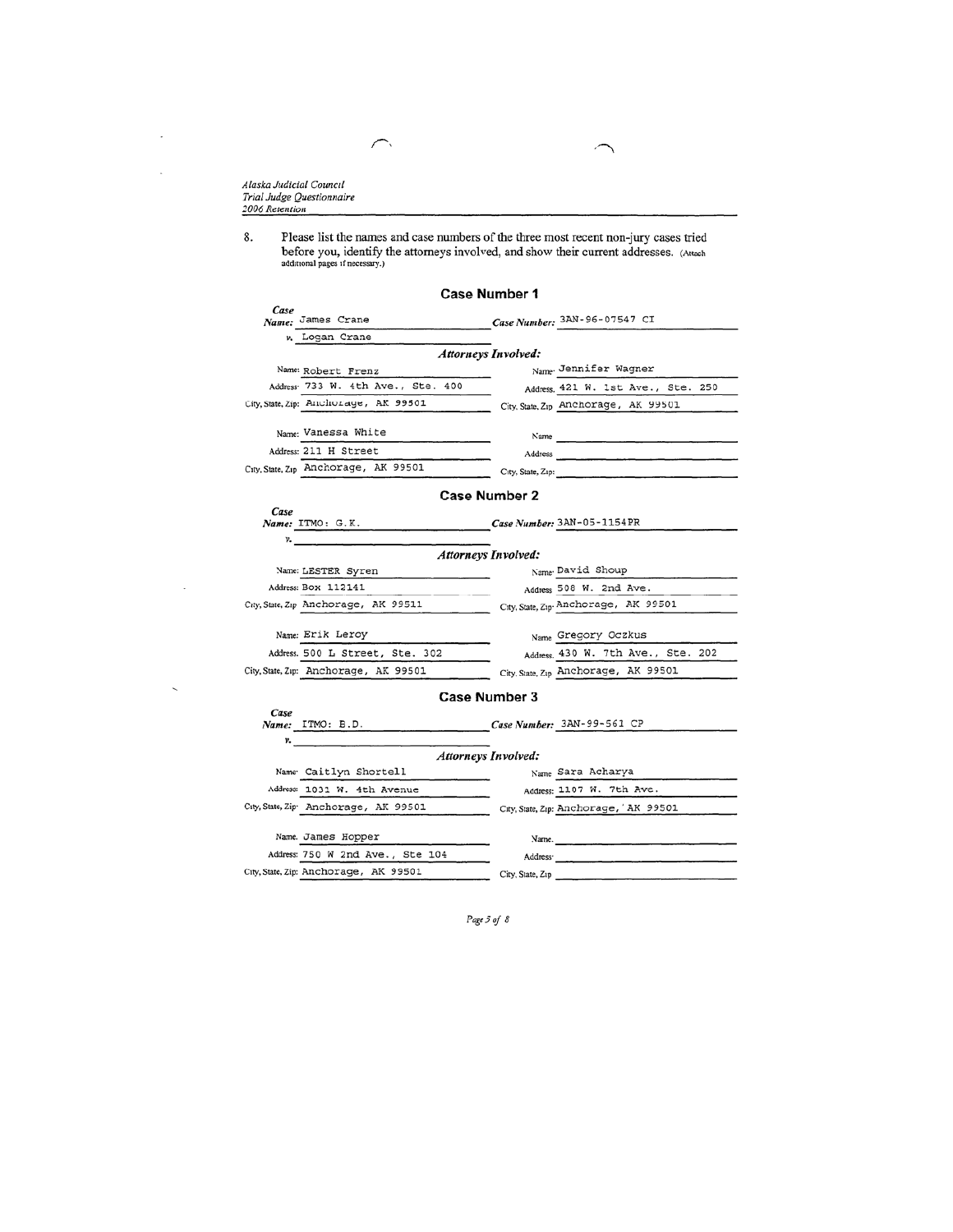Alaska Judicial Council<br>Trial Judge Questionnaire<br>2006 Retention

 $\overline{a}$ 

 $\overline{ }$ 

Please list the names and case numbers of the three most recent cases which did not go to trial, but on which you did significant work (such as settlement conference, hearings, motion work, etc.), identify the attorneys in 9.  $\mathcal{L}$ ÷. ÷.

× ╮

|               |                                       | <b>Case Number 1</b>       |                                      |
|---------------|---------------------------------------|----------------------------|--------------------------------------|
| Case<br>Name: | Erica Hobson<br>v. Lithia             |                            | Case Number: 3AN-04-08542 CI         |
|               |                                       |                            |                                      |
|               |                                       | <b>Attorneys Involved:</b> |                                      |
|               | Name. Christian Bataille              |                            | Name: Joan Rohlf                     |
|               | Address: 1029 W. 3rd Ave., Ste 250    |                            | Address 510 L Street, Ste. 700       |
|               | City, State, Zip: Anchorage, AK 99501 |                            | City, State, Zip Anchorage, AK 99501 |
|               | Name Trena Heikes                     |                            | Name. Michael Flanigan               |
|               | Address: 3380 C Street, Ste. 202      |                            | Address 1029 W. 3rd Ave., Ste. 250   |
|               | City, State, Zip Anchorage, AK 99503  |                            | City, State, Zip Anchorage, AK 99501 |
| $C_{area}$    |                                       | <b>Case Number 2</b>       |                                      |

| $- - - -$ | Name: Albert Ball                     |                            | Case Number: 3AN-02-9572CI            |
|-----------|---------------------------------------|----------------------------|---------------------------------------|
|           | v. Eldridge Hicks                     |                            |                                       |
|           |                                       | <b>Attorneys Involved:</b> |                                       |
|           | Name: Michael Flanigan                |                            | Name Sanford Gibbs                    |
|           | Address: 1029 W. 3rd Ave., Ste. 250   |                            | Address 821 N Street, Ste. 202        |
|           | City, State, Zip. Anchorage, AK 99501 |                            | City, State, Zip: Anchorage, AK 99504 |
| Name      | Robert Bundy                          | Name <sup>-</sup>          |                                       |
|           | Address. 1031 W. 4th Ave., Ste. 600   | Address:                   |                                       |
|           | City, State, Zip: Anchorage, AK 99501 | City, State, Zip:          |                                       |

#### Case Number 3

| Case<br>Name:        | Chester Deptula                                   |                            | Case Number: 3AN-04-04765 CI         |
|----------------------|---------------------------------------------------|----------------------------|--------------------------------------|
|                      | v. Beth Simpson                                   |                            |                                      |
|                      |                                                   | <b>Attorneys Involved:</b> |                                      |
|                      | Name Laurel Peterson                              |                            | Name. Brewster Jamieson              |
|                      | Address: 805 W. 3rd Ave., Ste. 200                |                            | Address 301 W. Northern Lights       |
|                      | City, State, Zip <sup>.</sup> Anchorage, AK 99501 |                            | City, State, Zip Anchorage, AK 99503 |
|                      |                                                   |                            |                                      |
| Name                 |                                                   |                            | Name Erin Marston                    |
| Address <sup>.</sup> |                                                   |                            | Address. 745 W. 4th Ave., Ste. 502   |
| City, State, Zip-    |                                                   |                            | City, State, Zip. Anchorage, AK 9950 |

Page 6 of 8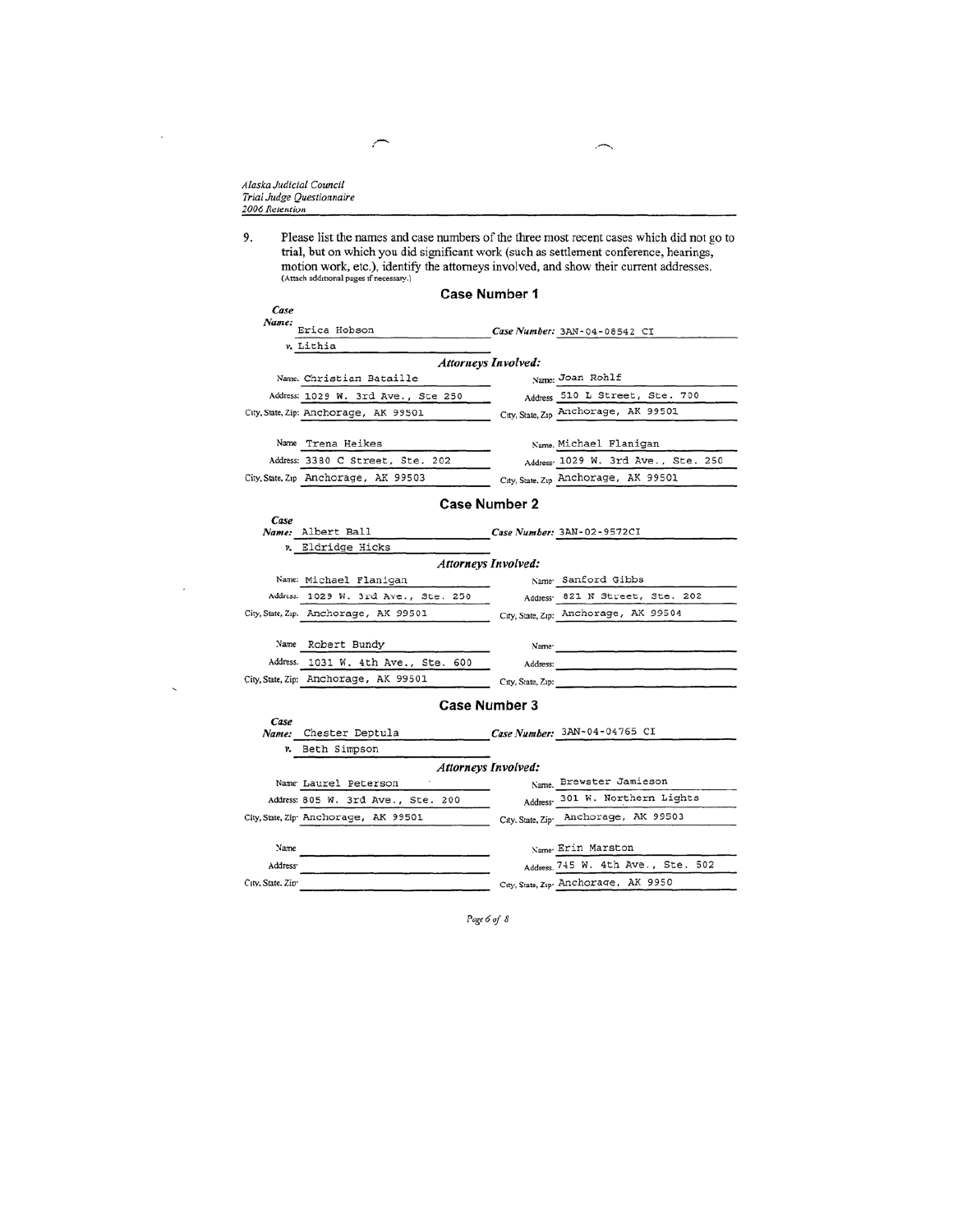Alaska Judicial Council Trial Judge Questionnaire<br>2006 Retention

If you deem it helpful to the Council, please list the name, case number and attorneys' 10. names and current addresses of any other cases during your judicial career in which you believe your work was particularly noteworthy. (Attach additional pages if necessary)

#### Case Number 1

| v. State of Alaska/Div. of Elec |                                             |                                                                               |                                                                           | Case Number: 3AN-04-10296 CI         |
|---------------------------------|---------------------------------------------|-------------------------------------------------------------------------------|---------------------------------------------------------------------------|--------------------------------------|
|                                 |                                             |                                                                               |                                                                           |                                      |
|                                 |                                             |                                                                               |                                                                           |                                      |
|                                 |                                             |                                                                               |                                                                           | Name: Joanne Grace                   |
|                                 |                                             |                                                                               |                                                                           | Address 1031 W. 4th Ave., Ste. 200   |
|                                 |                                             |                                                                               |                                                                           | City, State, Zip Anchorage, AK 99501 |
|                                 |                                             |                                                                               |                                                                           | Name Keith Levy                      |
|                                 |                                             |                                                                               |                                                                           | Address: 1031 W. 4th Ave., Ste. 200  |
|                                 |                                             |                                                                               |                                                                           | City, State, Zip Anchorage, AK 99501 |
|                                 | Name Eric Sanders<br>Name: Jonathan Katcher | City, State, Zip: Anchorage, AK 99501<br>City, State, Zip Anchorage, AK 99501 | Address: 1029 W. 3rd Ave., Ste. 650<br>Address: 421 W. 1st Ave., Ste. 220 | <b>Attorneys Involved:</b>           |

#### Case Number 2  $\it Case$ Name: Anchorage Chyrsler Case Number: 3AN-99-09780 CI v. DaimlerChrysler Motors, Corp **Attorneys Involved:** Name: Gary Sleeper Name: Jeffrey Feldman Address: 3000 A Street, Ste.300 Address: 500 L Street, Ste. 400 City, State, Zip: Anchorage, AK 99501 City, State, Zip. Anchorage, AK 99501 Name: Randall Simpson Name. Address: 3000 A. Street, Ste. 300 Address: City, State, Zip: Anchorage, AK 99501 City, State, Zip:

#### Case Number 3

| Case<br>Name: | 4th Avenue Theatre                    | Case Number: 3AN-03-11552 CI          |
|---------------|---------------------------------------|---------------------------------------|
|               | v. Aldeman                            |                                       |
|               | <b>Attorneys Involved:</b>            |                                       |
|               | Name: Walter Featherly                | Name Kenneth Jacobus                  |
|               | Address: 601 W. 5th Ave., Ste. 700    | Address: 425 G Street, Ste. 920       |
|               | City, State, Zip: Anchorage, AK 99501 | City, State, Zip: Anchorage, AK 99501 |
|               | Name, Michael Grisham                 | Name. Paul Stockler                   |
|               | Address: 601 W. 5th Ave., Ste. 700    | Address: 1309 W. 16th Ave.            |
|               | City, State, Zip. Anchorage, AK 99501 | City, State, Zip Anchorage, AK 99501  |
|               |                                       |                                       |

Page 7 of 8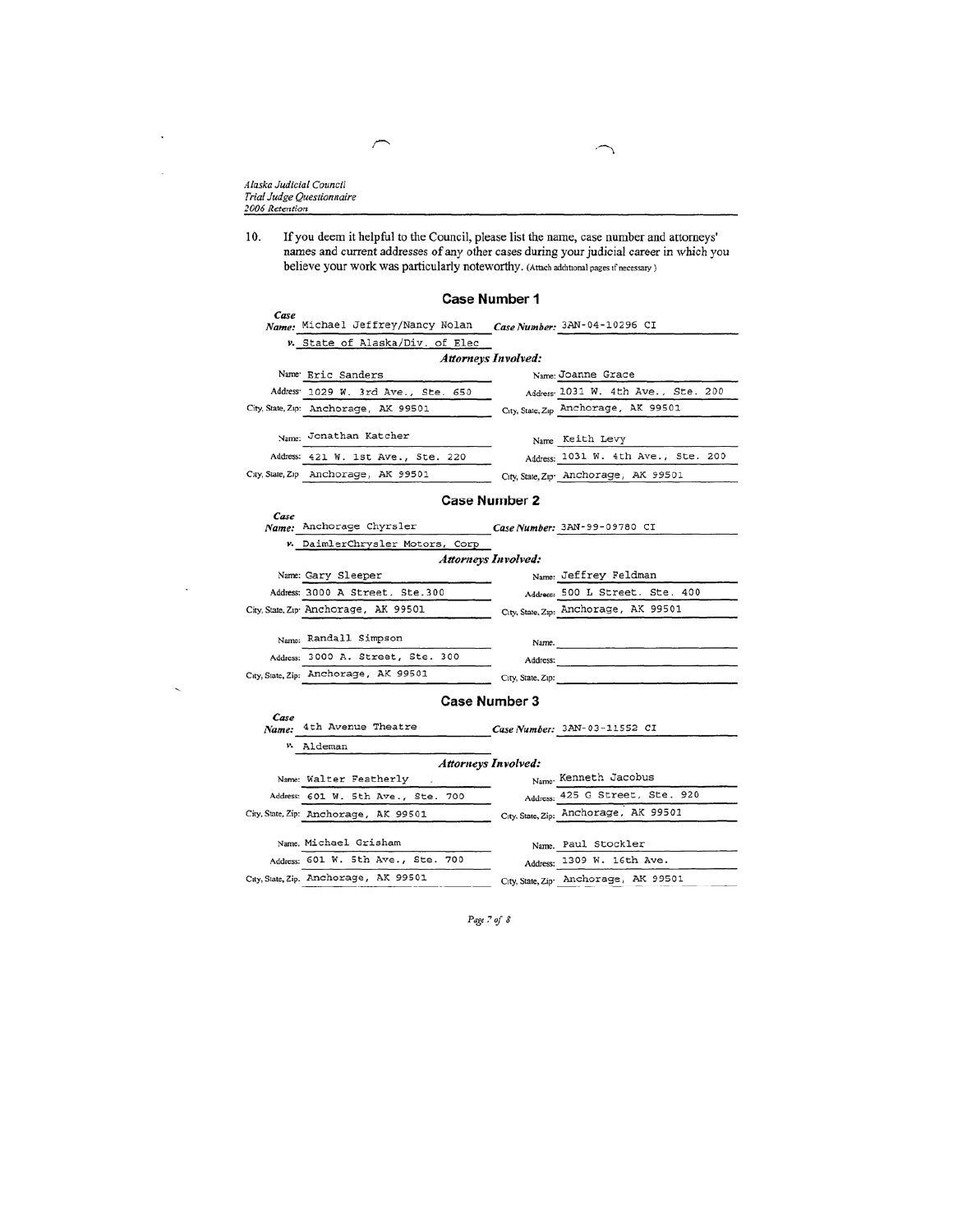# **36. SUPERIOR COURT JUDGE WILLIAM F. MORSE**

# **A. Alaska Bar Association**

# **Demographic Description (N=442)**

|                                  |                                                                                                                                                                                                                                                                                                                                                                                                                                                                                                                                                                                     | N   | $\frac{6}{9}$ |
|----------------------------------|-------------------------------------------------------------------------------------------------------------------------------------------------------------------------------------------------------------------------------------------------------------------------------------------------------------------------------------------------------------------------------------------------------------------------------------------------------------------------------------------------------------------------------------------------------------------------------------|-----|---------------|
| <b>Type of Practice</b>          |                                                                                                                                                                                                                                                                                                                                                                                                                                                                                                                                                                                     |     |               |
|                                  | No Response                                                                                                                                                                                                                                                                                                                                                                                                                                                                                                                                                                         | 7   | 1.5%          |
|                                  | Private, Solo<br>Private, 2-5 Attorneys<br>Private, 6+ Attorneys<br>Private, Corporate Employee<br>State Judge or Judicial Officer<br>Government<br>Public Service Agency or Organization (not govt)<br>Other<br>No Response<br>5 Years or fewer<br>6 to 10 years<br>11 to 15 years<br>16 to 20 years<br>21 years or more<br>No Response<br>Male<br>Female<br>No Response<br>Prosecution<br>Mainly Criminal<br>Mixed Criminal & Civil<br>Mainly Civil<br>Other<br>No Response<br><b>First District</b><br><b>Second District</b><br><b>Third District</b><br><b>Fourth District</b> |     | 23.5%         |
|                                  | 104<br>101                                                                                                                                                                                                                                                                                                                                                                                                                                                                                                                                                                          |     | 21.0%         |
|                                  |                                                                                                                                                                                                                                                                                                                                                                                                                                                                                                                                                                                     | 86  | 19.4%         |
|                                  |                                                                                                                                                                                                                                                                                                                                                                                                                                                                                                                                                                                     | 10  | 2.2%          |
|                                  |                                                                                                                                                                                                                                                                                                                                                                                                                                                                                                                                                                                     | 27  | 6.1%          |
|                                  |                                                                                                                                                                                                                                                                                                                                                                                                                                                                                                                                                                                     |     | 22.8%         |
|                                  |                                                                                                                                                                                                                                                                                                                                                                                                                                                                                                                                                                                     | 10  | 2.2%          |
|                                  |                                                                                                                                                                                                                                                                                                                                                                                                                                                                                                                                                                                     | 4   | 0.9%          |
| <b>Length of Alaska Practice</b> |                                                                                                                                                                                                                                                                                                                                                                                                                                                                                                                                                                                     |     |               |
|                                  |                                                                                                                                                                                                                                                                                                                                                                                                                                                                                                                                                                                     | 7   | 1.5%          |
|                                  |                                                                                                                                                                                                                                                                                                                                                                                                                                                                                                                                                                                     | 43  | 9.7%          |
|                                  |                                                                                                                                                                                                                                                                                                                                                                                                                                                                                                                                                                                     | 40  | 9.0%          |
|                                  |                                                                                                                                                                                                                                                                                                                                                                                                                                                                                                                                                                                     | 57  | 12.8%         |
|                                  |                                                                                                                                                                                                                                                                                                                                                                                                                                                                                                                                                                                     | 66  | 14.9%         |
|                                  |                                                                                                                                                                                                                                                                                                                                                                                                                                                                                                                                                                                     | 229 | 51.8%         |
| Gender                           |                                                                                                                                                                                                                                                                                                                                                                                                                                                                                                                                                                                     |     |               |
|                                  |                                                                                                                                                                                                                                                                                                                                                                                                                                                                                                                                                                                     | 7   | 1.5%          |
|                                  |                                                                                                                                                                                                                                                                                                                                                                                                                                                                                                                                                                                     | 310 | 70.1%         |
|                                  |                                                                                                                                                                                                                                                                                                                                                                                                                                                                                                                                                                                     | 125 | 28.2%         |
| <b>Cases Handled</b>             |                                                                                                                                                                                                                                                                                                                                                                                                                                                                                                                                                                                     |     |               |
|                                  |                                                                                                                                                                                                                                                                                                                                                                                                                                                                                                                                                                                     | 6   | 1.3%          |
|                                  |                                                                                                                                                                                                                                                                                                                                                                                                                                                                                                                                                                                     | 20  | 4.5%          |
|                                  |                                                                                                                                                                                                                                                                                                                                                                                                                                                                                                                                                                                     | 27  | 6.1%          |
|                                  |                                                                                                                                                                                                                                                                                                                                                                                                                                                                                                                                                                                     | 92  | 20.8%         |
|                                  |                                                                                                                                                                                                                                                                                                                                                                                                                                                                                                                                                                                     | 286 | 64.7%         |
|                                  |                                                                                                                                                                                                                                                                                                                                                                                                                                                                                                                                                                                     | 11  | 2.4%          |
| <b>Location of Practice</b>      |                                                                                                                                                                                                                                                                                                                                                                                                                                                                                                                                                                                     |     |               |
|                                  |                                                                                                                                                                                                                                                                                                                                                                                                                                                                                                                                                                                     | 6   | 1.3%          |
|                                  |                                                                                                                                                                                                                                                                                                                                                                                                                                                                                                                                                                                     | 20  | 4.5%          |
|                                  |                                                                                                                                                                                                                                                                                                                                                                                                                                                                                                                                                                                     | 2   | 0.4%          |
|                                  |                                                                                                                                                                                                                                                                                                                                                                                                                                                                                                                                                                                     | 407 | 92.0%         |
|                                  |                                                                                                                                                                                                                                                                                                                                                                                                                                                                                                                                                                                     | 6   | 1.3%          |
|                                  | <b>Outside of Alaska</b>                                                                                                                                                                                                                                                                                                                                                                                                                                                                                                                                                            | 1   | 0.2%          |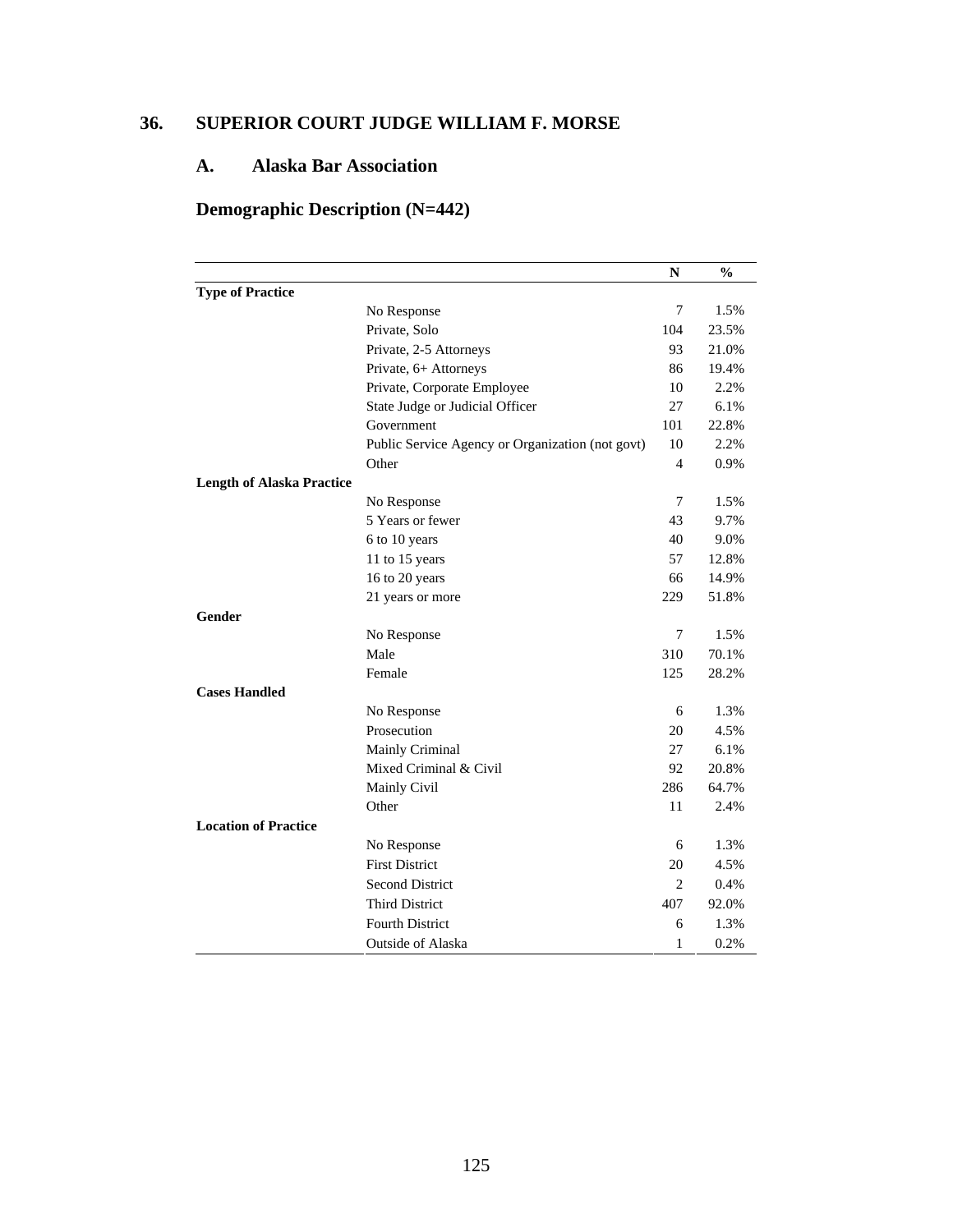### **Evaluation of Judge William F. Morse: Alaska Bar Association Members**

### *Summary of Findings*

Judge William F. Morse was evaluated by 371 Alaska Bar Association members who reported having direct professional experience with the judge. The mean score on *overall evaluation* was 3.5. The highest mean score was obtained on *integrity* (4.0) and the lowest score was obtained on *judicial temperament* (3.2). Details are present in the two tables that follow.

|                              | Poor |               | <b>Deficient</b> |               | Accept |               | Good |               | <b>Excellent</b> |               |      |
|------------------------------|------|---------------|------------------|---------------|--------|---------------|------|---------------|------------------|---------------|------|
|                              | N    | $\frac{0}{0}$ | N                | $\frac{6}{9}$ | N      | $\frac{6}{9}$ | N    | $\frac{6}{6}$ | N                | $\frac{6}{9}$ | Mean |
| <b>Legal Ability</b>         | 13   | 3.5%          | 39               | 10.5%         | 76     | 20.4%         | 138  | 37.1%         | 105              | 28.3%         | 3.8  |
| <b>Impartiality/Fairness</b> | 32   | 8.6%          | 53               | 14.3%         | 78     | 21.0%         | 109  | 29.4%         | 98               | 26.4%         | 3.5  |
| <b>Integrity</b>             | 10   | 2.7%          | 18               | 5.0%          | 75     | 20.8%         | 102  | 28.4%         | 154              | 42.8%         | 4.0  |
| <b>Judicial Temperament</b>  | 55   | 14.8%         | 53               | 14.3%         | 93     | 25.1%         | 86   | 23.2%         | 83               | 22.4%         | 3.2  |
| <b>Diligence</b>             | 17   | 4.6%          | 21               | 5.8%          | 84     | 23.2%         | 122  | 33.7%         | 118              | 32.5%         | 3.8  |
| <b>Overall Rating</b>        | 28   | 7.6%          | 54               | 14.7%         | 72     | 19.7%         | 116  | 31.7%         | 95               | 26.0%         | 3.5  |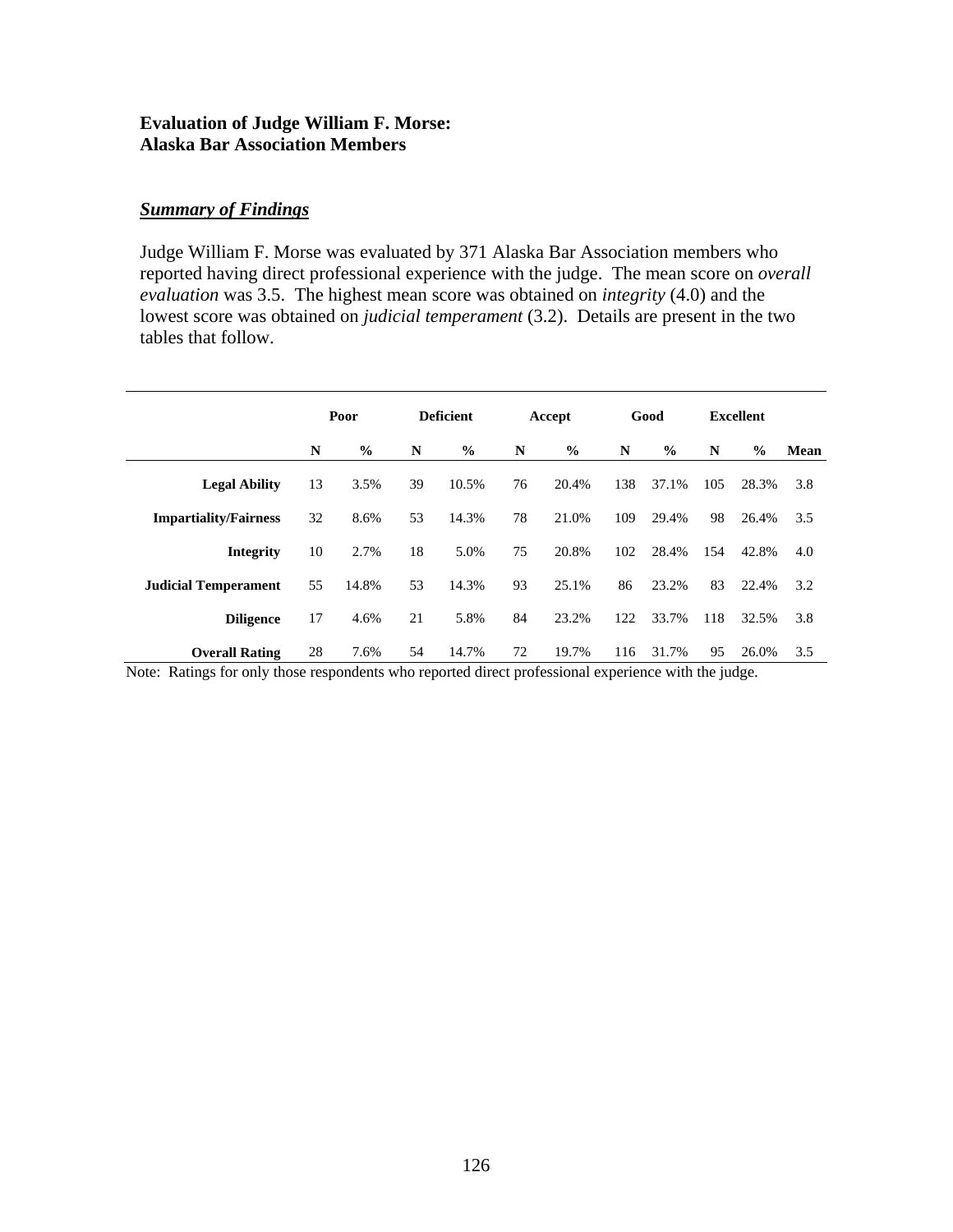### **Judge William F. Morse: Detailed Information Responses Alaska Bar Association Members**

|                                         |                          |                  | Impartiality/            |                  |                          |                  | <b>Judicial</b>          |                    |                          |                  | Overall                  |                |
|-----------------------------------------|--------------------------|------------------|--------------------------|------------------|--------------------------|------------------|--------------------------|--------------------|--------------------------|------------------|--------------------------|----------------|
|                                         | <b>Legal Ability</b>     |                  | <b>Fairness</b>          |                  |                          | Integrity        |                          | <b>Temperament</b> |                          | <b>Diligence</b> | <b>Rating</b>            |                |
|                                         | Mean                     | $\mathbb{N}$     | Mean                     | $\mathbf N$      | Mean                     | ${\bf N}$        | Mean                     | ${\bf N}$          | Mean                     | ${\bf N}$        | Mean                     | N              |
| <b>Basis for Evaluation of Judge</b>    |                          |                  |                          |                  |                          |                  |                          |                    |                          |                  |                          |                |
| No Response                             | 3.3                      | 9                | 3.0                      | $\overline{9}$   | 3.6                      | 9                | 2.9                      | 9                  | 3.4                      | $\overline{9}$   | 3.2                      | 9              |
| <b>Direct Professional</b>              | 3.8                      | 371              | 3.5                      | 370              | 4.0                      | 359              | 3.2                      | 370                | 3.8                      | 362              | 3.5                      | 365            |
| Professional Reputation                 | 3.8                      | 53               | 3.5                      | 55               | 3.9                      | 52               | 3.5                      | 53                 | 3.9                      | 45               | 3.6                      | 54             |
| <b>Other Personal Contacts</b>          | 4.4                      | 12               | 4.2                      | 12               | 4.4                      | 12               | 4.0                      | 12                 | 4.3                      | 12               | 4.3                      | 12             |
| <b>Type of Practice</b>                 |                          |                  |                          |                  |                          |                  |                          |                    |                          |                  |                          |                |
| No Response                             | 4.1                      | $\tau$           | 4.1                      | 7                | 4.1                      | 7                | 3.6                      | 7                  | 4.1                      | 7                | 4.1                      | 7              |
| Private, Solo                           | 3.8                      | 94               | 3.6                      | 94               | 4.2                      | 89               | 3.4                      | 94                 | 3.9                      | 92               | 3.7                      | 93             |
| Private, 2-5 Attorneys                  | 3.6                      | 86               | 3.4                      | 86               | 3.9                      | 84               | 3.1                      | 86                 | 3.6                      | 85               | 3.4                      | 85             |
| Private, 6+ Attorneys                   | 3.7                      | 73               | 3.5                      | 74               | 4.1                      | 72               | 3.3                      | 74                 | 3.9                      | 73               | 3.5                      | 73             |
| Private, Corporate Employee             | 3.7                      | 7                | 3.4                      | 7                | 4.2                      | 6                | 3.6                      | 7                  | 4.0                      | 7                | 3.4                      | 7              |
| State Judge or Judicial Officer         | 4.5                      | 21               | 4.4                      | 21               | 4.7                      | 21               | 3.9                      | 21                 | 4.6                      | 20               | 4.4                      | 20             |
| Government                              | 3.8                      | 74               | 3.2                      | 72               | 3.8                      | 72               | 2.9                      | 72                 | 3.7                      | 70               | 3.3                      | 71             |
| Public Service Agency or Organization   |                          |                  |                          |                  |                          |                  |                          |                    |                          |                  |                          |                |
| (not govt)                              | 4.1                      | 7                | 4.0                      | 7                | 4.2                      | 6                | 3.4                      | 7                  | 4.2                      | 6                | 4.0                      | 7              |
| Other                                   | 4.5                      | $\overline{c}$   | 4.5                      | $\overline{c}$   | 4.0                      | $\overline{c}$   | 3.0                      | $\overline{c}$     | 4.5                      | 2                | 4.0                      | $\overline{c}$ |
| <b>Years Experience</b>                 |                          |                  |                          |                  |                          |                  |                          |                    |                          |                  |                          |                |
| No Response                             | 4.4                      | 7                | 4.1                      | 7                | 4.1                      | 7                | 3.4                      | 7                  | 4.1                      | 7                | 4.1                      | 7              |
| 5 Years or fewer                        | 3.9                      | 35               | 3.5                      | 36               | 3.8                      | 34               | 3.0                      | 36                 | 3.9                      | 33               | 3.5                      | 35             |
| 6 to 10 years                           | 3.8                      | 32               | 3.3                      | 32               | 3.7                      | 32               | 3.1                      | 32                 | 3.7                      | 31               | 3.4                      | 30             |
| 11 to 15 years                          | 3.8                      | 50               | 3.5                      | 50               | 4.0                      | 48               | 3.1                      | 49                 | 3.8                      | 50               | 3.6                      | 49             |
| 16 to 20 years                          | 3.5                      | 54               | 3.4                      | 53               | 3.8                      | 51               | 3.1                      | 54                 | 3.6                      | 53               | 3.3                      | 54             |
| 21 years or more                        | 3.8                      | 193              | 3.6                      | 192              | 4.2                      | 187              | 3.4                      | 192                | 3.9                      | 188              | 3.6                      | 190            |
| Gender                                  |                          |                  |                          |                  |                          |                  |                          |                    |                          |                  |                          |                |
| No Response                             | 4.6                      | 7                | 4.4                      | 7                | 4.4                      | 7                | 3.9                      | 7                  | 4.4                      | 7                | 4.4                      | 7              |
| Male                                    | 3.7                      | 266              | 3.5                      | 265              | 4.1                      | 259              | 3.3                      | 265                | 3.8                      | 259              | 3.5                      | 261            |
| Female                                  | 3.9                      | 98               | 3.4                      | 98               | 3.9                      | 93               | 3.1                      | 98                 | 3.9                      | 96               | 3.5                      | 97             |
| <b>Majority of Practice Consists of</b> |                          |                  |                          |                  |                          |                  |                          |                    |                          |                  |                          |                |
| No Response                             | 4.5                      | 6                | 4.3                      | 6                | 4.3                      | 6                | 3.7                      | 6                  | 4.3                      | 6                | 4.3                      | 6              |
| Prosecution                             | 3.1                      | 15               | 2.3                      | 14               | 2.9                      | 15               | 1.9                      | 15                 | 3.0                      | 12               | 2.4                      | 15             |
| Mainly Criminal                         | 4.1                      | 13               | 3.9                      | 14               | 4.1                      | 13               | 3.6                      | 14                 | 4.0                      | 14               | 3.7                      | 14             |
| Mixed Criminal & Civil                  | 3.9                      | 77               | 3.6                      | 77               | 4.1                      | 76               | 3.4                      | 77                 | 3.9                      | 76               | 3.7                      | 76             |
| Mainly Civil                            | 3.7                      | 253              | 3.5                      | 253              | 4.1                      | 242              | 3.2                      | 252                | 3.8                      | 247              | 3.5                      | 248            |
| Other                                   | 4.9                      | $\boldsymbol{7}$ | 4.5                      | $\epsilon$       | 4.7                      | $\boldsymbol{7}$ | 4.3                      | $\sqrt{6}$         | 4.7                      | $\sqrt{ }$       | 4.5                      | 6              |
| <b>Location of Practice</b>             |                          |                  |                          |                  |                          |                  |                          |                    |                          |                  |                          |                |
| No Response                             | 4.5                      | 6                | 4.3                      | $\boldsymbol{6}$ | 4.3                      | 6                | 3.7                      | 6                  | 4.3                      | 6                | 4.3                      | 6              |
| <b>First District</b>                   | 3.8                      | 11               | 3.7                      | 10               | $4.2\,$                  | 10               | 3.8                      | 11                 | 3.6                      | 10               | 3.6                      | 11             |
| Second District                         | $\overline{\phantom{a}}$ | $\mathbf{0}$     | $\overline{\phantom{a}}$ | $\boldsymbol{0}$ | $\overline{\phantom{a}}$ | $\boldsymbol{0}$ | $\overline{\phantom{a}}$ | $\mathbf{0}$       | $\overline{\phantom{a}}$ | $\boldsymbol{0}$ | $\overline{\phantom{a}}$ | $\mathbf{0}$   |
| Third District                          | 3.7                      | 349              | 3.5                      | 350              | 4.0                      | 338              | 3.2                      | 349                | 3.8                      | 342              | 3.5                      | 344            |
| Fourth District                         | 4.0                      | 4                | 3.3                      | 3                | 4.0                      | $\overline{4}$   | 2.7                      | 3                  | 4.3                      | $\overline{4}$   | 3.7                      | 3              |
| Outside of Alaska                       | 5.0                      | $\mathbf{1}$     | 5.0                      | $\mathbf{1}$     | 5.0                      | $\mathbf{1}$     | 5.0                      | $\mathbf{1}$       | $\overline{\phantom{a}}$ | $\boldsymbol{0}$ | 5.0                      | $\mathbf{1}$   |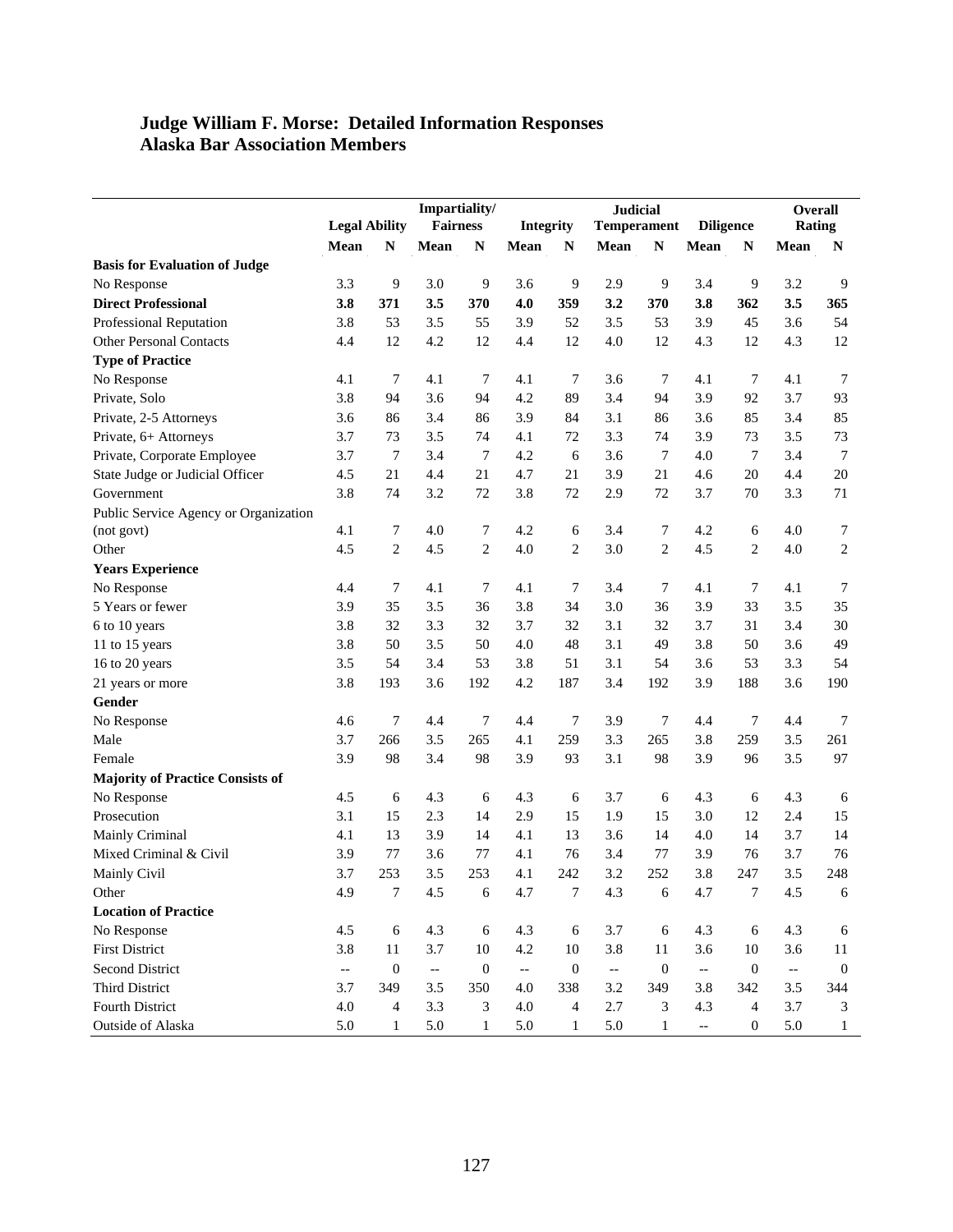# **36. SUPERIOR COURT JUDGE WILLIAM F. MORSE**

# **B. Peace and Probation Officers**

# **Demographic Description (N=6)**

|                                    |                                           | N              | $\frac{0}{0}$ |
|------------------------------------|-------------------------------------------|----------------|---------------|
| <b>Type of Work</b>                |                                           |                |               |
|                                    | No Response                               | $-$            | 0.0%          |
|                                    | <b>State Law Enforcement Officer</b>      | $\overline{2}$ | 33.3%         |
|                                    | Municipal/Borough Law Enforcement Officer | 1              | 16.6%         |
|                                    | Village Public Safety Officer (VPSO)      | $-$            | 0.0%          |
|                                    | Probation/Parole Officer                  | $\overline{c}$ | 33.3%         |
|                                    | Other                                     | 1              | 16.6%         |
| <b>Length of Alaska Experience</b> |                                           |                |               |
|                                    | No Response                               | $-$            | 0.0%          |
|                                    | 5 Years or fewer                          | 1              | 16.6%         |
|                                    | 6 to 10 years                             | $\overline{2}$ | 33.3%         |
|                                    | 11 to 15 years                            | $\mathbf{1}$   | 16.6%         |
|                                    | 16 to 20 years                            | $\mathbf{1}$   | 16.6%         |
|                                    | 21 years or more                          | 1              | 16.6%         |
| Gender                             |                                           |                |               |
|                                    | No Response                               | --             | 0.0%          |
|                                    | Male                                      | 2              | 33.3%         |
|                                    | Female                                    | $\overline{4}$ | 66.6%         |
| <b>Location of Practice</b>        |                                           |                |               |
|                                    | No Response                               |                | 0.0%          |
|                                    | <b>First District</b>                     |                | 0.0%          |
|                                    | <b>Second District</b>                    | $-$            | 0.0%          |
|                                    | <b>Third District</b>                     | 6              | 100.0%        |
|                                    | <b>Fourth District</b>                    |                | 0.0%          |
|                                    | <b>Outside of Alaska</b>                  |                | 0.0%          |
| <b>Community Population</b>        |                                           |                |               |
|                                    | No Response                               |                | 0.0%          |
|                                    | <b>Under 2,000</b>                        | $-$            | 0.0%          |
|                                    | Between 2,000 and 35,000                  | 1              | 16.6%         |
|                                    | Over 35,000                               | 5              | 83.3%         |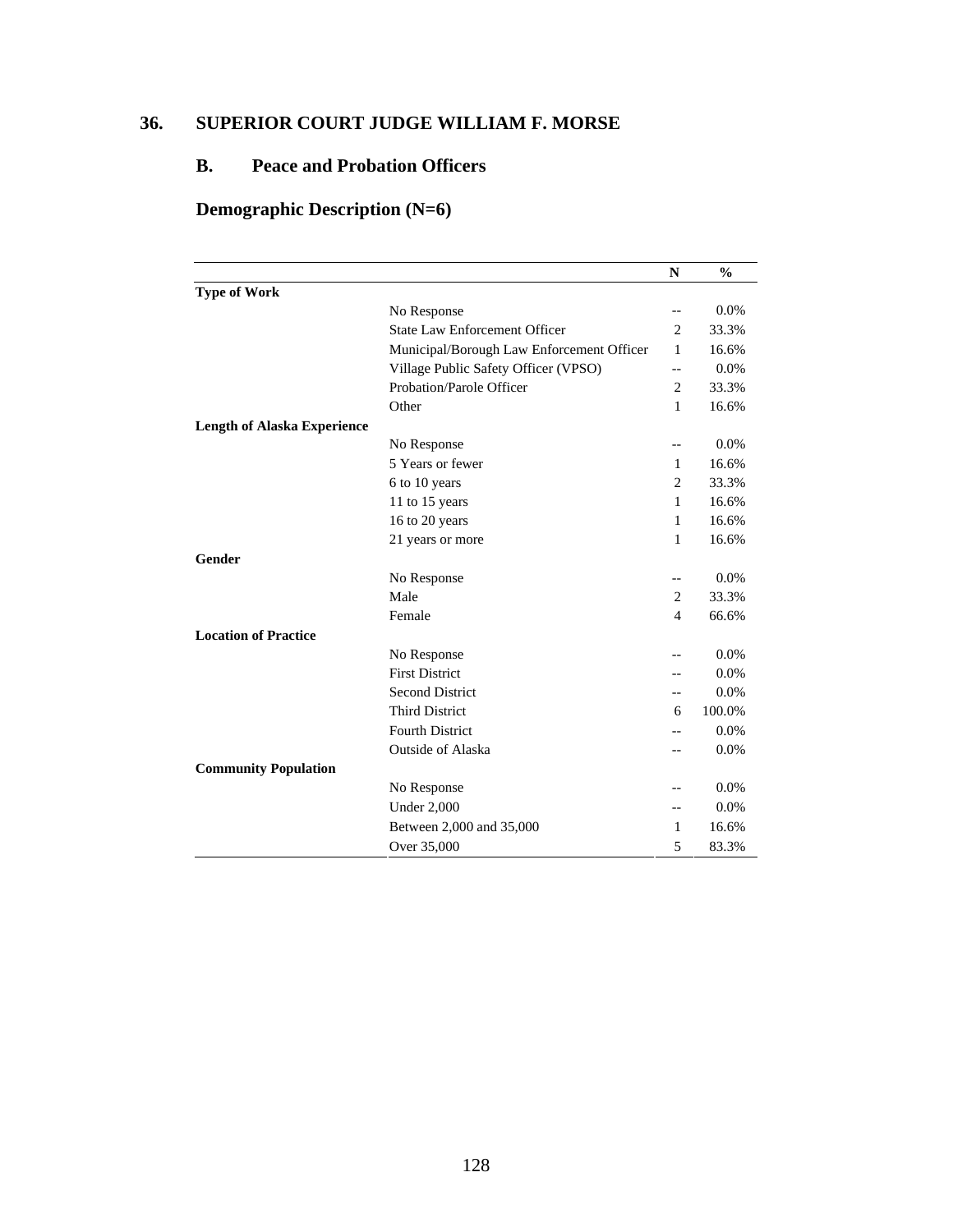### **Evaluation of Judge William F. Morse Peace and Probation Officers**

### *Summary of Findings*

Judge William F. Morse was evaluated by three Peace and Probation Officers who reported having direct professional experience with the judge. The mean score on *overall evaluation* was 4.7. This judge obtained ratings of 4.7 in all areas. Details are present in the two tables that follow

|                              | Poor                     |               | <b>Deficient</b>         |               | Accept                   |               | Good |               | <b>Excellent</b> |               |      |
|------------------------------|--------------------------|---------------|--------------------------|---------------|--------------------------|---------------|------|---------------|------------------|---------------|------|
|                              | N                        | $\frac{0}{0}$ | N                        | $\frac{0}{0}$ | N                        | $\frac{6}{9}$ | N    | $\frac{0}{0}$ | N                | $\frac{0}{0}$ | Mean |
| <b>Impartiality/Fairness</b> | $\qquad \qquad -$        | $0.0\%$       | $\qquad \qquad -$        | $0.0\%$       | $-$                      | 0.0%          | 1    | 33.3%         | 2                | 66.6%         | 4.7  |
| <b>Integrity</b>             | $-\,-$                   | $0.0\%$       | $- -$                    | 0.0%          | $\overline{\phantom{a}}$ | 0.0%          | 1    | 33.3%         | 2                | 66.6%         | 4.7  |
| <b>Judicial Temperament</b>  | $-\,-$                   | $0.0\%$       | $\overline{\phantom{a}}$ | 0.0%          | $-$                      | 0.0%          | 1    | 33.3%         | 2                | 66.6%         | 4.7  |
| <b>Diligence</b>             | $\overline{\phantom{m}}$ | $0.0\%$       | $\qquad \qquad -$        | $0.0\%$       | $\overline{\phantom{m}}$ | 0.0%          | 1    | 33.3%         | 2                | 66.6%         | 4.7  |
| <b>Overall Rating</b>        | $-\,-$                   | 0.0%          | $- -$                    | $0.0\%$       | $- -$                    | $0.0\%$       | 1    | 33.3%         | 2                | 66.6%         | 4.7  |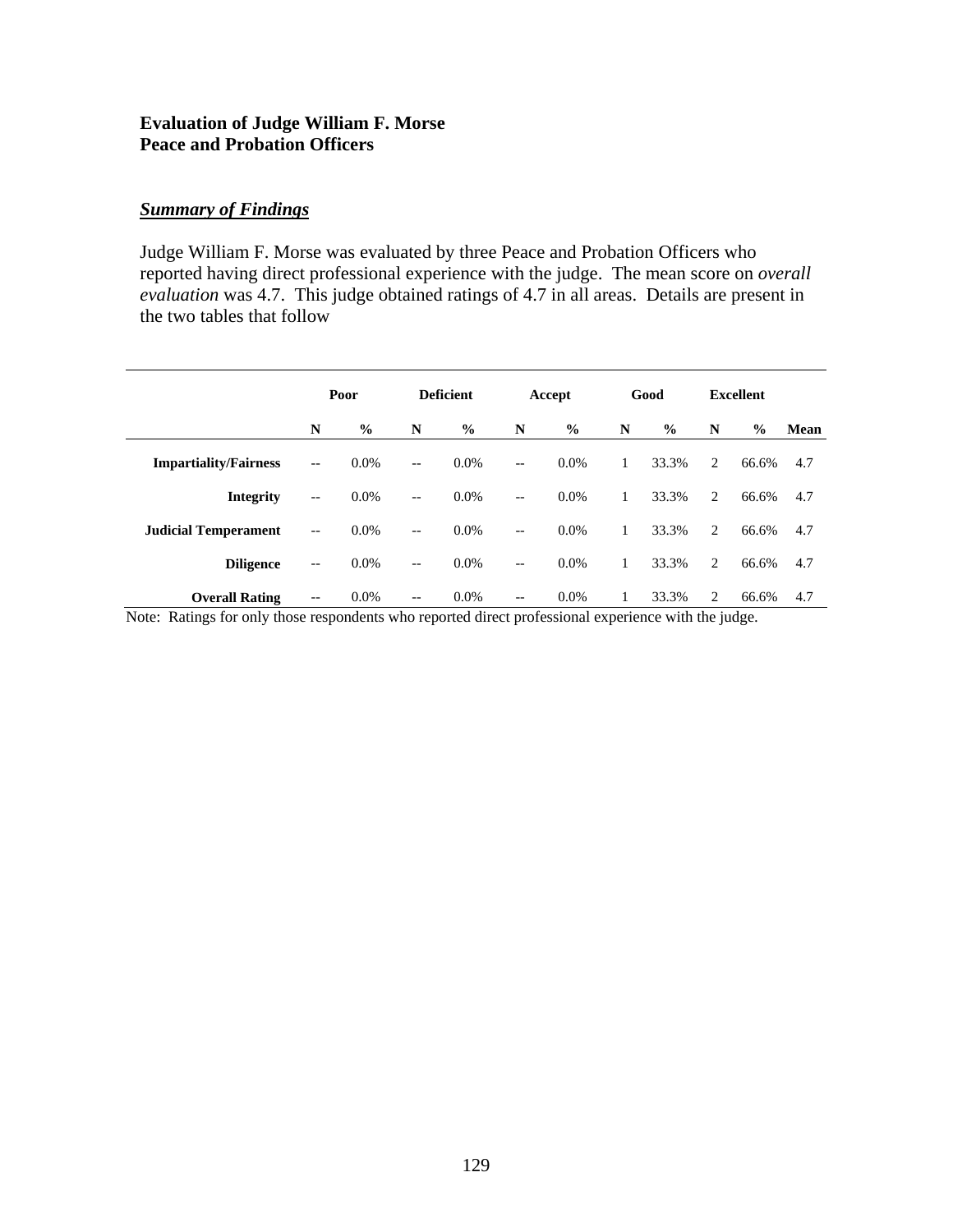### **Judge William F. Morse: Detailed Information on Responses Peace and Probation Officers**

|                                           | Impartiality/<br><b>Fairness</b> |                  | Integrity                |                  | <b>Judicial</b><br><b>Temperament</b> |                  | <b>Diligence</b>         |                  | Overall<br>Rating        |                  |
|-------------------------------------------|----------------------------------|------------------|--------------------------|------------------|---------------------------------------|------------------|--------------------------|------------------|--------------------------|------------------|
|                                           | Mean                             | N                | Mean                     | ${\bf N}$        | Mean                                  | ${\bf N}$        | Mean                     | ${\bf N}$        | Mean                     | N                |
| <b>Basis for Evaluation of Judge</b>      |                                  |                  |                          |                  |                                       |                  |                          |                  |                          |                  |
| No Response                               | 5.0                              | $\mathbf{1}$     | 5.0                      | 1                | 5.0                                   | $\mathbf{1}$     | 5.0                      | $\mathbf{1}$     | 5.0                      | 1                |
| <b>Direct Professional</b>                | 4.7                              | 3                | 4.7                      | 3                | 4.7                                   | 3                | 4.7                      | 3                | 4.7                      | 3                |
| Professional Reputation                   | 3.0                              | 3                | 3.0                      | 3                | 3.0                                   | 3                | 3.0                      | 3                | 3.0                      | 3                |
| <b>Other Personal Contacts</b>            | $\overline{\phantom{a}}$         | $\boldsymbol{0}$ | $\overline{\phantom{a}}$ | $\boldsymbol{0}$ | $\overline{\phantom{a}}$              | $\theta$         | $\overline{\phantom{a}}$ | $\boldsymbol{0}$ | $\overline{a}$           | $\boldsymbol{0}$ |
| Type of Work                              |                                  |                  |                          |                  |                                       |                  |                          |                  |                          |                  |
| No Response                               | $\overline{\phantom{a}}$         | $\boldsymbol{0}$ | $\overline{\phantom{m}}$ | $\boldsymbol{0}$ | $\overline{\phantom{a}}$              | $\boldsymbol{0}$ | $\overline{\phantom{a}}$ | $\boldsymbol{0}$ | $\overline{\phantom{a}}$ | $\boldsymbol{0}$ |
| <b>State Law Enforcement Officer</b>      | 4.0                              | $\mathbf{1}$     | 4.0                      | $\mathbf{1}$     | 4.0                                   | $\mathbf{1}$     | 4.0                      | $\mathbf{1}$     | 4.0                      | 1                |
| Municipal/Borough Law Enforcement Officer | $\overline{\phantom{a}}$         | $\mathbf{0}$     | $\overline{\phantom{a}}$ | $\mathbf{0}$     | $\overline{\phantom{a}}$              | $\theta$         | $\overline{\phantom{a}}$ | $\mathbf{0}$     | $\overline{a}$           | $\boldsymbol{0}$ |
| Village Public Safety Officer (VPSO)      | $\qquad \qquad -$                | $\theta$         | $\overline{\phantom{a}}$ | $\boldsymbol{0}$ | $-\,-$                                | $\theta$         | $\overline{\phantom{a}}$ | $\mathbf{0}$     | $\overline{a}$           | $\boldsymbol{0}$ |
| Probation/Parole Officer                  | 5.0                              | 1                | 5.0                      | $\mathbf{1}$     | 5.0                                   | $\mathbf{1}$     | 5.0                      | 1                | 5.0                      | 1                |
| Other                                     | 5.0                              | $\mathbf{1}$     | 5.0                      | $\mathbf{1}$     | 5.0                                   | $\mathbf{1}$     | 5.0                      | $\mathbf{1}$     | 5.0                      | 1                |
| <b>Years Experience</b>                   |                                  |                  |                          |                  |                                       |                  |                          |                  |                          |                  |
| No Response                               | $-$                              | $\theta$         | $\overline{\phantom{m}}$ | $\boldsymbol{0}$ | $\overline{\phantom{a}}$              | $\theta$         | $\overline{\phantom{a}}$ | $\boldsymbol{0}$ | $\overline{\phantom{a}}$ | $\boldsymbol{0}$ |
| 5 Years or fewer                          | 5.0                              | $\mathbf{1}$     | 5.0                      | $\mathbf{1}$     | 5.0                                   | $\mathbf{1}$     | 5.0                      | $\mathbf{1}$     | 5.0                      | 1                |
| 6 to 10 years                             | 4.0                              | $\mathbf{1}$     | 4.0                      | $\mathbf{1}$     | 4.0                                   | $\mathbf{1}$     | 4.0                      | $\mathbf{1}$     | 4.0                      | $\mathbf{1}$     |
| 11 to 15 years                            | $\overline{\phantom{a}}$         | $\boldsymbol{0}$ | $\overline{\phantom{a}}$ | $\boldsymbol{0}$ | $\overline{a}$                        | $\boldsymbol{0}$ | $\overline{a}$           | $\boldsymbol{0}$ | $\overline{\phantom{a}}$ | $\boldsymbol{0}$ |
| 16 to 20 years                            | 5.0                              | $\mathbf{1}$     | 5.0                      | $\mathbf{1}$     | 5.0                                   | $\mathbf{1}$     | 5.0                      | $\mathbf{1}$     | 5.0                      | $\mathbf{1}$     |
| 21 years or more                          | $-$                              | $\boldsymbol{0}$ | $\overline{\phantom{m}}$ | $\boldsymbol{0}$ | $-$                                   | $\Omega$         | $\overline{a}$           | $\boldsymbol{0}$ | $\sim$                   | $\boldsymbol{0}$ |
| Gender                                    |                                  |                  |                          |                  |                                       |                  |                          |                  |                          |                  |
| No Response                               | $-$                              | $\boldsymbol{0}$ | $\overline{\phantom{a}}$ | $\boldsymbol{0}$ | $\overline{\phantom{a}}$              | $\boldsymbol{0}$ | $\overline{a}$           | $\boldsymbol{0}$ | $\overline{a}$           | $\boldsymbol{0}$ |
| Male                                      | 4.0                              | $\mathbf{1}$     | 4.0                      | $\mathbf{1}$     | 4.0                                   | $\mathbf{1}$     | 4.0                      | $\mathbf{1}$     | 4.0                      | $\mathbf{1}$     |
| Female                                    | 5.0                              | 2                | 5.0                      | $\overline{c}$   | 5.0                                   | $\overline{2}$   | 5.0                      | $\overline{2}$   | 5.0                      | $\overline{2}$   |
| <b>Location of Practice</b>               |                                  |                  |                          |                  |                                       |                  |                          |                  |                          |                  |
| No Response                               | $-$                              | $\mathbf{0}$     | $\overline{\phantom{m}}$ | $\boldsymbol{0}$ | $-$                                   | $\theta$         | $-\!$ –                  | $\boldsymbol{0}$ | $\overline{\phantom{m}}$ | 0                |
| <b>First District</b>                     | $-$                              | $\theta$         | $\overline{\phantom{m}}$ | $\boldsymbol{0}$ | $-$                                   | $\boldsymbol{0}$ | $\overline{\phantom{a}}$ | $\boldsymbol{0}$ | $\overline{\phantom{a}}$ | $\boldsymbol{0}$ |
| <b>Second District</b>                    | $-$                              | $\mathbf{0}$     | $\overline{\phantom{a}}$ | $\boldsymbol{0}$ | $\overline{\phantom{a}}$              | $\theta$         | $\overline{\phantom{a}}$ | $\mathbf{0}$     | $\overline{\phantom{a}}$ | $\boldsymbol{0}$ |
| <b>Third District</b>                     | 4.7                              | 3                | 4.7                      | 3                | 4.7                                   | 3                | 4.7                      | 3                | 4.7                      | 3                |
| <b>Fourth District</b>                    | $-$                              | $\mathbf{0}$     | $-\, -$                  | $\boldsymbol{0}$ | $-$                                   | $\Omega$         | $-$                      | $\mathbf{0}$     | $\overline{\phantom{m}}$ | $\boldsymbol{0}$ |
| Outside of Alaska                         | $-$                              | $\theta$         | $\overline{\phantom{a}}$ | $\boldsymbol{0}$ | $-$                                   | $\theta$         | --                       | $\mathbf{0}$     | $\overline{\phantom{a}}$ | $\boldsymbol{0}$ |
| <b>Community Population</b>               |                                  |                  |                          |                  |                                       |                  |                          |                  |                          |                  |
| No Response                               | $-$                              | $\boldsymbol{0}$ | $\overline{a}$           | $\boldsymbol{0}$ | $\overline{\phantom{a}}$              | $\boldsymbol{0}$ | $\overline{\phantom{a}}$ | $\boldsymbol{0}$ | $\overline{a}$           | $\boldsymbol{0}$ |
| <b>Under 2,000</b>                        | $-$                              | $\boldsymbol{0}$ | $\overline{\phantom{a}}$ | $\boldsymbol{0}$ | $-$                                   | $\boldsymbol{0}$ | $\overline{a}$           | $\mathbf{0}$     | $\sim$                   | $\mathbf{0}$     |
| Between 2,000 and 35,000                  | 5.0                              | $\mathbf{1}$     | 5.0                      | $\mathbf{1}$     | 5.0                                   | $\mathbf{1}$     | 5.0                      | $\mathbf{1}$     | 5.0                      | 1                |
| Over 35,000                               | 4.5                              | $\overline{2}$   | 4.5                      | $\overline{c}$   | 4.5                                   | $\overline{c}$   | 4.5                      | $\overline{c}$   | 4.5                      | $\overline{2}$   |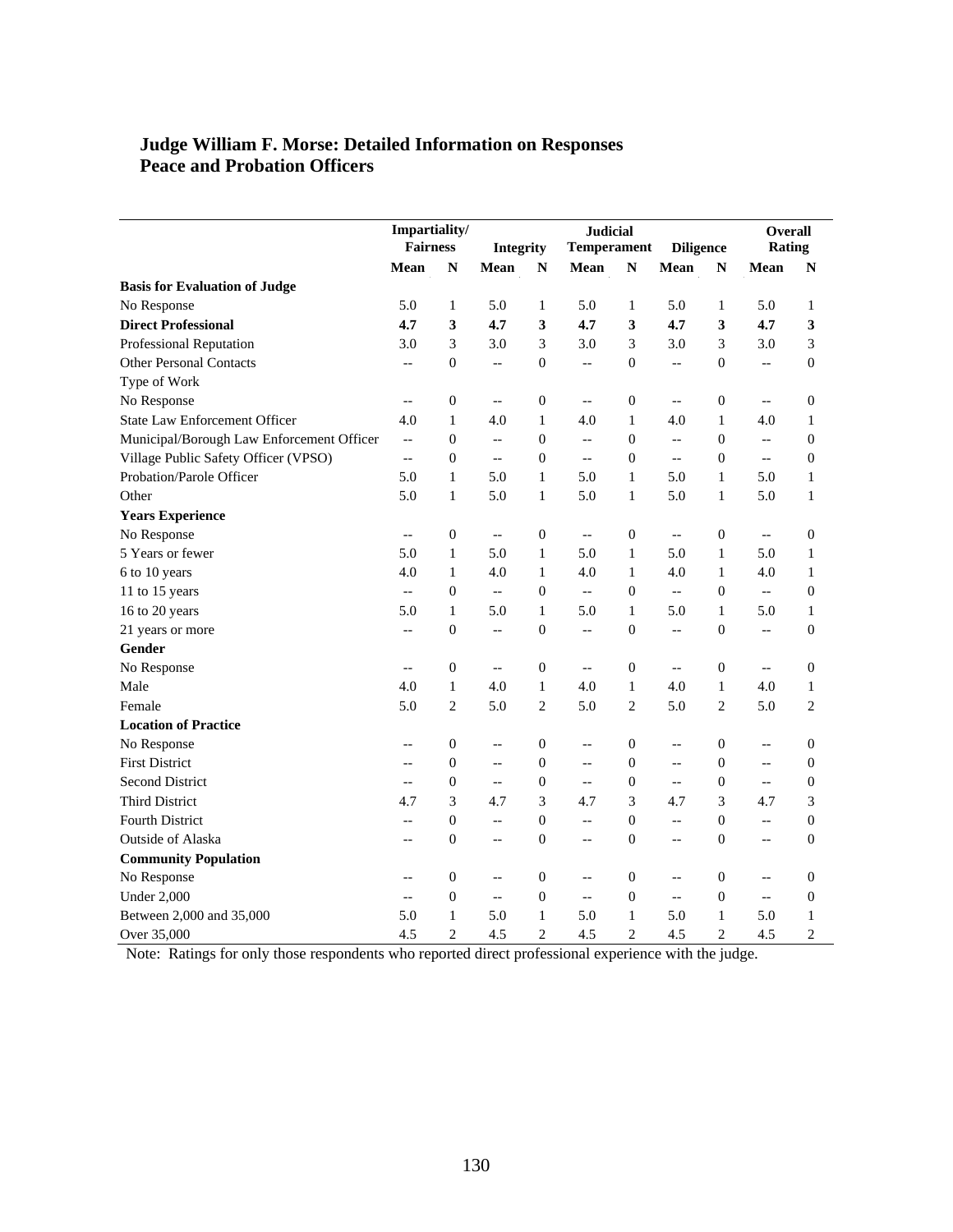# **36. SUPERIOR COURT JUDGE WILLIAM F. MORSE**

# **C. Social Workers, Guardians ad Litem, and CASA Volunteers**

# **Demographic Description (N=12)**

|                                    |                          | $\mathbf N$  | $\frac{0}{0}$ |
|------------------------------------|--------------------------|--------------|---------------|
| <b>Type of Work</b>                |                          |              |               |
|                                    | No Response              | $-$          | $0.0\%$       |
|                                    | Social Worker            | 9            | 75.0%         |
|                                    | Guardian ad Litem        | 3            | 25.0%         |
|                                    | <b>CASA Volunteer</b>    |              | 0.0%          |
|                                    | Other                    |              | $0.0\%$       |
| <b>Length of Alaska Experience</b> |                          |              |               |
|                                    | No Response              | $-$          | $0.0\%$       |
|                                    | 5 Years or fewer         | 4            | 33.3%         |
|                                    | 6 to 10 years            | 5            | 41.6%         |
|                                    | 11 to 15 years           | --           | 0.0%          |
|                                    | 16 to 20 years           | 3            | 25.0%         |
|                                    | 21 years or more         |              | $0.0\%$       |
| Gender                             |                          |              |               |
|                                    | No Response              | $-$          | $0.0\%$       |
|                                    | Male                     | $\mathbf{1}$ | 8.3%          |
|                                    | Female                   | 11           | 91.6%         |
| <b>Location of Practice</b>        |                          |              |               |
|                                    | No Response              |              | 0.0%          |
|                                    | <b>First District</b>    |              | 0.0%          |
|                                    | <b>Second District</b>   | $-$          | 0.0%          |
|                                    | <b>Third District</b>    | 12           | 100.0%        |
|                                    | <b>Fourth District</b>   | --           | 0.0%          |
|                                    | <b>Outside of Alaska</b> | $-$          | 0.0%          |
| <b>Community Population</b>        |                          |              |               |
|                                    | No Response              |              | $0.0\%$       |
|                                    | <b>Under 2,000</b>       | $-$          | $0.0\%$       |
|                                    | Between 2,000 and 35,000 | $-$          | 0.0%          |
|                                    | Over 35,000              | 12           | 100.0%        |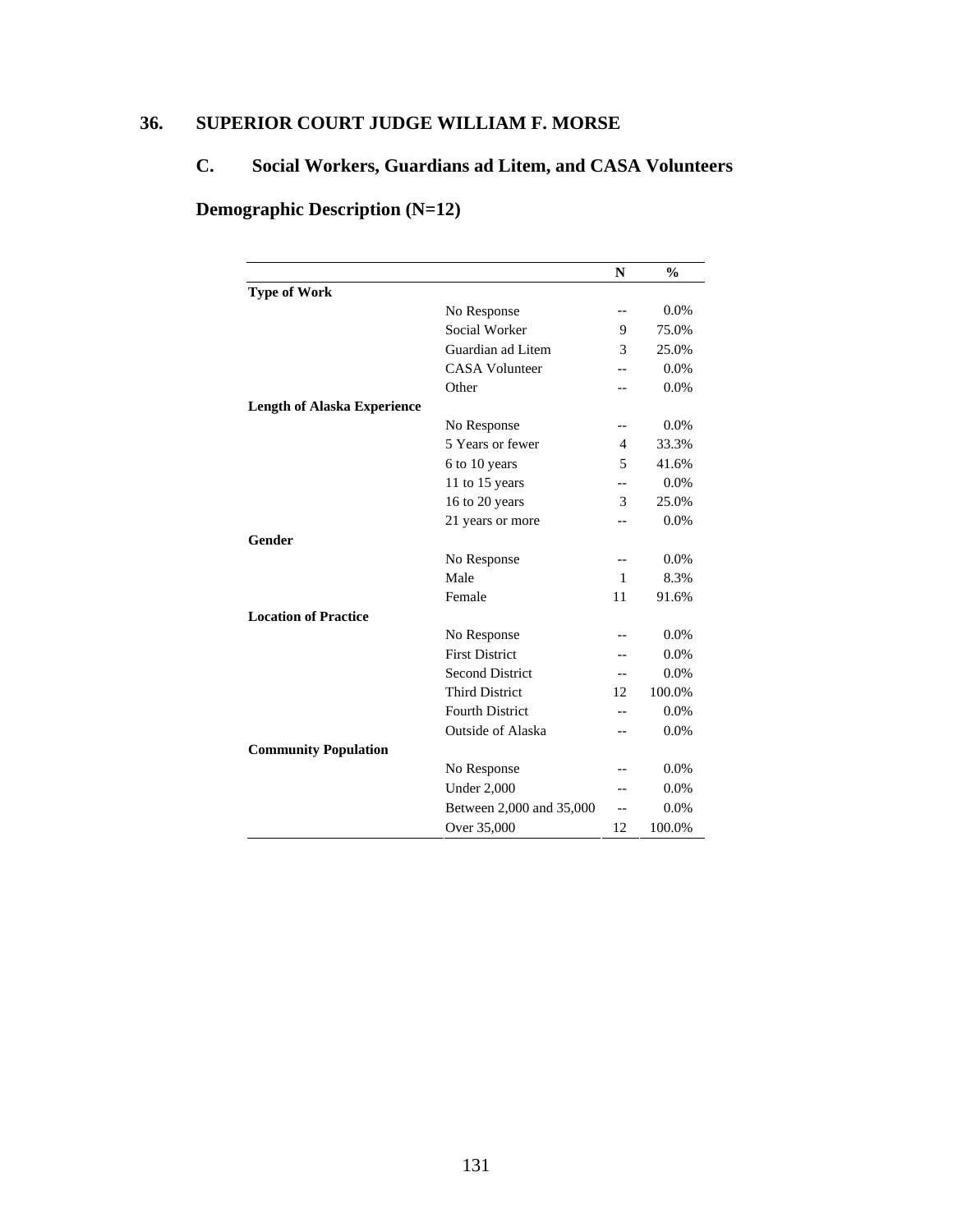### **Evaluation of Judge William F. Morse Social Workers, Guardians Ad Litem, and CASA Volunteers**

### *Summary of Findings*

Judge William F. Morse was evaluated by 12 Social Workers, Guardians Ad Litem, and CASA volunteers who reported having direct professional experience with the judge. The mean score on *overall evaluation* was 3.9. The highest mean score was obtained on *diligence* (4.1) and the lowest score was obtained on *judicial temperament* (3.4). Details are present in the two tables that follow.

|                              | Poor                     |               | <b>Deficient</b> |               | Accept |               |                | Good          | Excellent      |               |      |
|------------------------------|--------------------------|---------------|------------------|---------------|--------|---------------|----------------|---------------|----------------|---------------|------|
|                              | N                        | $\frac{0}{0}$ | N                | $\frac{0}{0}$ | N      | $\frac{6}{6}$ | N              | $\frac{0}{0}$ | N              | $\frac{0}{0}$ | Mean |
| <b>Impartiality/Fairness</b> | $\overline{\phantom{m}}$ | $0.0\%$       | 2                | 16.6%         | 2      | 16.6%         | 5              | 41.6%         | 3              | 25.0%         | 3.8  |
| <b>Integrity</b>             | $\overline{\phantom{m}}$ | $0.0\%$       |                  | 8.3%          | 2      | 16.6%         | 5              | 41.6%         | $\overline{4}$ | 33.3%         | 4.0  |
| <b>Judicial Temperament</b>  | $\overline{\phantom{m}}$ | $0.0\%$       |                  | 8.3%          | 6      | 50.0%         | $\overline{4}$ | 33.3%         | 1              | 8.3%          | 3.4  |
| <b>Diligence</b>             | $\overline{\phantom{m}}$ | $0.0\%$       | 1                | 8.3%          | 2      | 16.6%         | $\overline{4}$ | 33.3%         | 5              | 41.6%         | 4.1  |
| <b>Overall Rating</b>        | $\overline{\phantom{m}}$ | $0.0\%$       | 1                | 8.3%          | 3      | 25.0%         | 4              | 33.3%         | 4              | 33.3%         | 3.9  |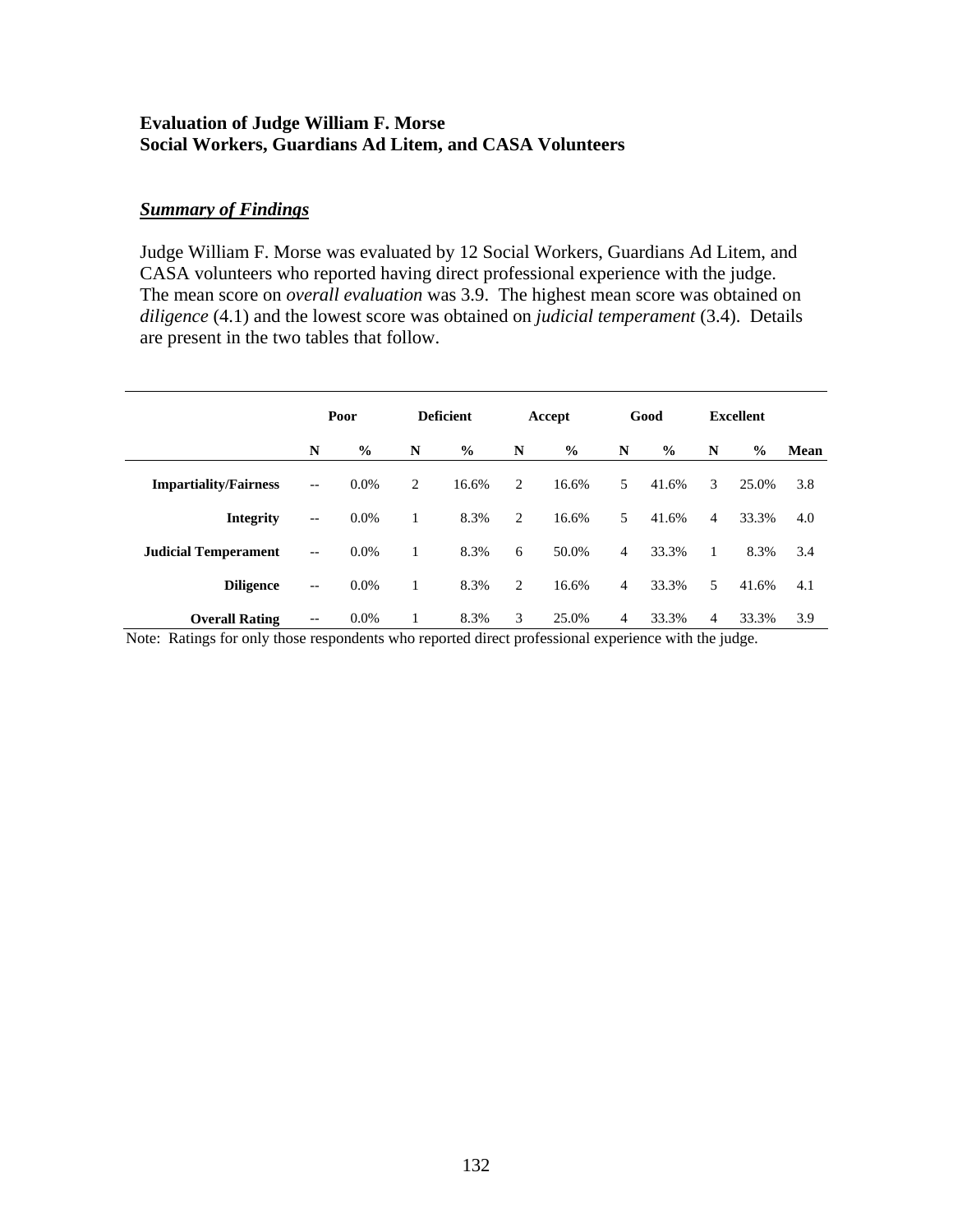### **Judge William F. Morse: Detail Information on Responses Social Workers, Guardians Ad Litem, and CASA Volunteers**

|                                      | Impartiality/<br><b>Fairness</b> |                  | <b>Integrity</b>         |                  | <b>Diligence</b>           | Overall<br>Rating |                |                  |                          |                  |
|--------------------------------------|----------------------------------|------------------|--------------------------|------------------|----------------------------|-------------------|----------------|------------------|--------------------------|------------------|
|                                      | Mean                             | N                | Mean                     | ${\bf N}$        | <b>Temperament</b><br>Mean | N                 | Mean           | ${\bf N}$        | Mean                     | N                |
| <b>Basis for Evaluation of Judge</b> |                                  |                  |                          |                  |                            |                   |                |                  |                          |                  |
| No Response                          | 4.0                              | 1                | 5.0                      | $\mathbf{1}$     | 3.0                        | 1                 | 5.0            | $\mathbf{1}$     | 5.0                      | 1                |
| <b>Direct Professional</b>           | 3.8                              | 12               | 4.0                      | 12               | 3.4                        | 12                | 4.1            | 12               | 3.9                      | 12               |
| Professional Reputation              | $-$                              | $\boldsymbol{0}$ | Ξ.                       | $\theta$         | $\overline{\phantom{a}}$   | $\boldsymbol{0}$  | $-$            | $\boldsymbol{0}$ | $\overline{a}$           | $\boldsymbol{0}$ |
| <b>Other Personal Contacts</b>       | $-$                              | $\boldsymbol{0}$ | $-$                      | $\theta$         | $-$                        | $\mathbf{0}$      | $-$            | $\overline{0}$   | $-$                      | $\overline{0}$   |
| Type of Work                         |                                  |                  |                          |                  |                            |                   |                |                  |                          |                  |
| No Response                          | $-\,-$                           | $\boldsymbol{0}$ | $\overline{\phantom{a}}$ | $\boldsymbol{0}$ | $\overline{\phantom{a}}$   | $\boldsymbol{0}$  | $\overline{a}$ | 0                | $\overline{\phantom{a}}$ | $\boldsymbol{0}$ |
| Social Worker                        | 3.6                              | 9                | 3.7                      | 9                | 3.4                        | 9                 | 3.8            | 9                | 3.7                      | 9                |
| Guardian ad Litem                    | 4.3                              | 3                | 5.0                      | 3                | 3.3                        | 3                 | 5.0            | 3                | 4.7                      | 3                |
| <b>CASA Volunteer</b>                | $-$                              | $\boldsymbol{0}$ | $\overline{a}$           | $\theta$         | $\overline{a}$             | $\mathbf{0}$      | $\overline{a}$ | $\overline{0}$   | $\overline{a}$           | $\boldsymbol{0}$ |
| Other                                | $-$                              | $\overline{0}$   | $-$                      | $\overline{0}$   | $-$                        | $\mathbf{0}$      | $-$            | $\overline{0}$   | $-$                      | $\overline{0}$   |
| <b>Years Experience</b>              |                                  |                  |                          |                  |                            |                   |                |                  |                          |                  |
| No Response                          | $-\,-$                           | $\boldsymbol{0}$ | $\overline{\phantom{a}}$ | $\boldsymbol{0}$ | $\overline{\phantom{a}}$   | $\boldsymbol{0}$  | $\overline{a}$ | 0                | $\overline{\phantom{a}}$ | $\boldsymbol{0}$ |
| 5 Years or fewer                     | 4.0                              | 4                | 3.8                      | 4                | 3.5                        | $\overline{4}$    | 4.0            | 4                | 4.0                      | 4                |
| 6 to 10 years                        | 3.2                              | 5                | 3.6                      | 5                | 3.4                        | 5                 | 3.6            | 5                | 3.4                      | 5                |
| 11 to 15 years                       | $\overline{a}$                   | $\boldsymbol{0}$ | $\overline{a}$           | $\mathbf{0}$     | $\overline{\phantom{a}}$   | $\mathbf{0}$      | <u></u>        | $\overline{0}$   | $\overline{a}$           | $\boldsymbol{0}$ |
| 16 to 20 years                       | 4.3                              | 3                | 5.0                      | 3                | 3.3                        | 3                 | 5.0            | 3                | 4.7                      | 3                |
| 21 years or more                     | $-$                              | $\overline{0}$   | ÷.                       | $\overline{0}$   | $\overline{\phantom{a}}$   | $\mathbf{0}$      | $-$            | $\overline{0}$   | $-$                      | $\overline{0}$   |
| Gender                               |                                  |                  |                          |                  |                            |                   |                |                  |                          |                  |
| No Response                          | $\overline{a}$                   | $\boldsymbol{0}$ | $\overline{\phantom{a}}$ | $\theta$         | $\overline{a}$             | $\mathbf{0}$      | $\overline{a}$ | $\boldsymbol{0}$ | $\overline{a}$           | $\boldsymbol{0}$ |
| Male                                 | 3.0                              | $\mathbf{1}$     | 3.0                      | $\mathbf{1}$     | 3.0                        | $\mathbf{1}$      | 3.0            | $\mathbf{1}$     | 3.0                      | 1                |
| Female                               | 3.8                              | 11               | 4.1                      | 11               | 3.5                        | 11                | 4.2            | 11               | 4.0                      | 11               |
| <b>Location of Practice</b>          |                                  |                  |                          |                  |                            |                   |                |                  |                          |                  |
| No Response                          | $-$                              | $\mathbf{0}$     | $-$                      | $\theta$         | $\overline{\phantom{a}}$   | $\mathbf{0}$      | $-$            | $\overline{0}$   | $-$                      | $\mathbf{0}$     |
| <b>First District</b>                | $-$                              | $\overline{0}$   | $-$                      | $\mathbf{0}$     | $\overline{\phantom{a}}$   | $\mathbf{0}$      | $-$            | $\overline{0}$   | Ξ.                       | $\mathbf{0}$     |
| <b>Second District</b>               | $-$                              | $\mathbf{0}$     | $\overline{a}$           | $\mathbf{0}$     | $\overline{a}$             | $\theta$          | $\overline{a}$ | $\overline{0}$   | $\overline{a}$           | $\mathbf{0}$     |
| <b>Third District</b>                | 3.8                              | 12               | 4.0                      | 12               | 3.4                        | 12                | 4.1            | 12               | 3.9                      | 12               |
| <b>Fourth District</b>               | $-$                              | $\mathbf{0}$     | Ξ.                       | $\mathbf{0}$     | $-$                        | $\theta$          | $\overline{a}$ | $\overline{0}$   | $-$                      | $\mathbf{0}$     |
| Outside of Alaska                    | $-$                              | $\boldsymbol{0}$ | $\overline{\phantom{a}}$ | $\boldsymbol{0}$ | $\overline{\phantom{a}}$   | $\boldsymbol{0}$  | $-$            | $\boldsymbol{0}$ | $\overline{\phantom{a}}$ | $\boldsymbol{0}$ |
| <b>Community Population</b>          |                                  |                  |                          |                  |                            |                   |                |                  |                          |                  |
| No Response                          | $-$                              | $\overline{0}$   | $-$                      | $\overline{0}$   | $\overline{\phantom{a}}$   | $\mathbf{0}$      | $-$            | 0                | $-$                      | $\mathbf{0}$     |
| <b>Under 2,000</b>                   | $-$                              | $\overline{0}$   | $\overline{\phantom{a}}$ | $\mathbf{0}$     | $\overline{\phantom{a}}$   | $\boldsymbol{0}$  | $\overline{a}$ | $\boldsymbol{0}$ | $\overline{\phantom{a}}$ | $\boldsymbol{0}$ |
| Between 2,000 and 35,000             | $-$                              | $\overline{0}$   | $\overline{a}$           | $\mathbf{0}$     | $\overline{a}$             | $\overline{0}$    | $\overline{a}$ | $\boldsymbol{0}$ | $\overline{\phantom{a}}$ | $\boldsymbol{0}$ |
| Over 35,000                          | 3.8                              | 12               | 4.0                      | 12               | 3.4                        | 12                | 4.1            | 12               | 3.9                      | 12               |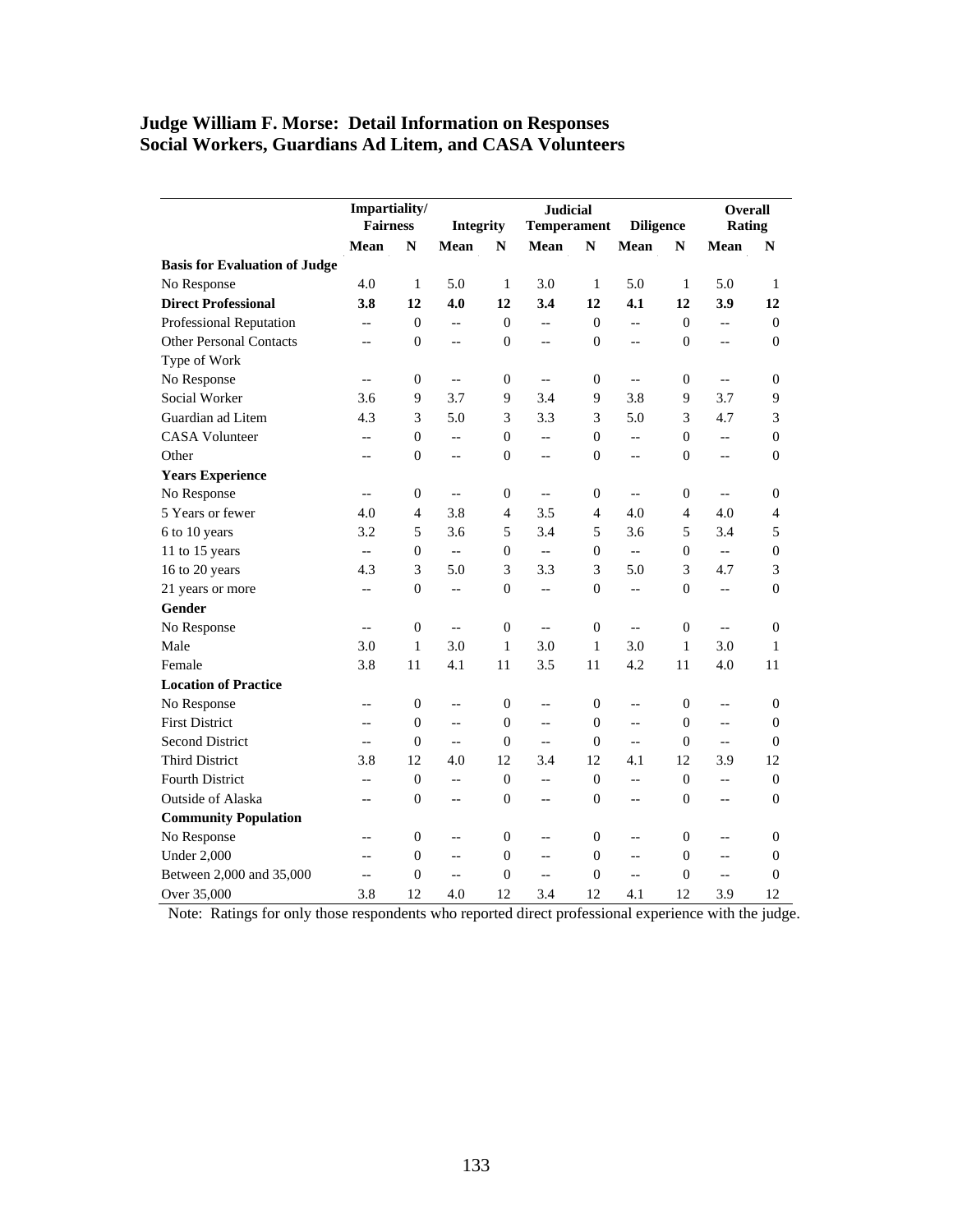

\*Legal Ability items are only completed by Alaska Bar Association members.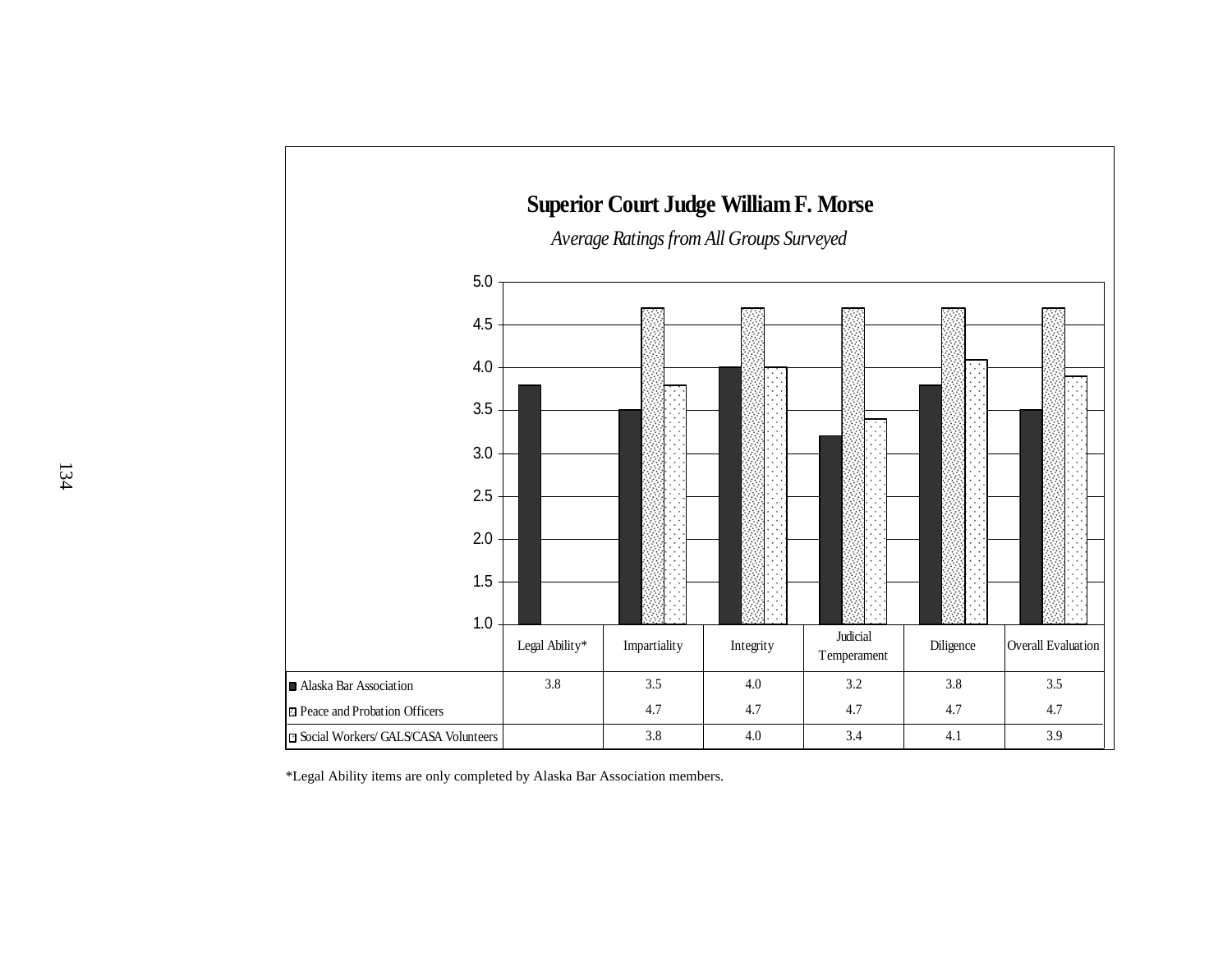| <b>Juror Survey Results</b><br>2006 Retention Evaluation<br><b>William F. Morse</b> |      |     |                         |     |                  |       |                   |                              |          |                  |          |                                 |
|-------------------------------------------------------------------------------------|------|-----|-------------------------|-----|------------------|-------|-------------------|------------------------------|----------|------------------|----------|---------------------------------|
| <b>Distribution of Ratings</b>                                                      |      |     |                         |     |                  |       |                   |                              |          |                  |          |                                 |
| <b>Survey Category</b>                                                              | Mean | %   | <b>Excellent</b><br>(n) |     | Good<br>%<br>(n) |       | Acceptable<br>(n) | <b>Deficient</b><br>%<br>(n) |          | Poor<br>%<br>(n) |          | <b>Total</b><br>$Returned = 36$ |
| <b>Impartiality/Fairness</b>                                                        | 4.8  | 86% | 31                      | 11% | 4                | 3%    |                   | 0%                           | $\Omega$ | 0%               | $\Omega$ | 36                              |
| <b>Respectful/Courteous</b>                                                         | 4.9  | 86% | 31                      | 14% | 5                | $0\%$ | $\Omega$          | $0\%$                        | $\Omega$ | 0%               | $\Omega$ | 36                              |
| <b>Attentive during Proceedings</b>                                                 | 4.7  | 67% | 24                      | 28% | 10               | 3%    | 1                 | $0\%$                        | $\Omega$ | 0%               | $\Omega$ | 35                              |
| <b>Control over Proceedings</b>                                                     | 4.9  | 92% | 33                      | 6%  | $\overline{2}$   | 3%    |                   | $0\%$                        | $\Omega$ | 0%               | $\Omega$ | 36                              |
| Intelligence/Skill as a Judge                                                       | 4.9  | 89% | 32                      | 8%  | 3                | 3%    |                   | $0\%$                        | $\Omega$ | 0%               | 0        | 36                              |
| <b>Overall Evaluation</b>                                                           | 4.9  | 92% | 33                      | 6%  | $\overline{2}$   | 3%    |                   | $0\%$                        | $\Omega$ | $0\%$            | 0        | 36                              |